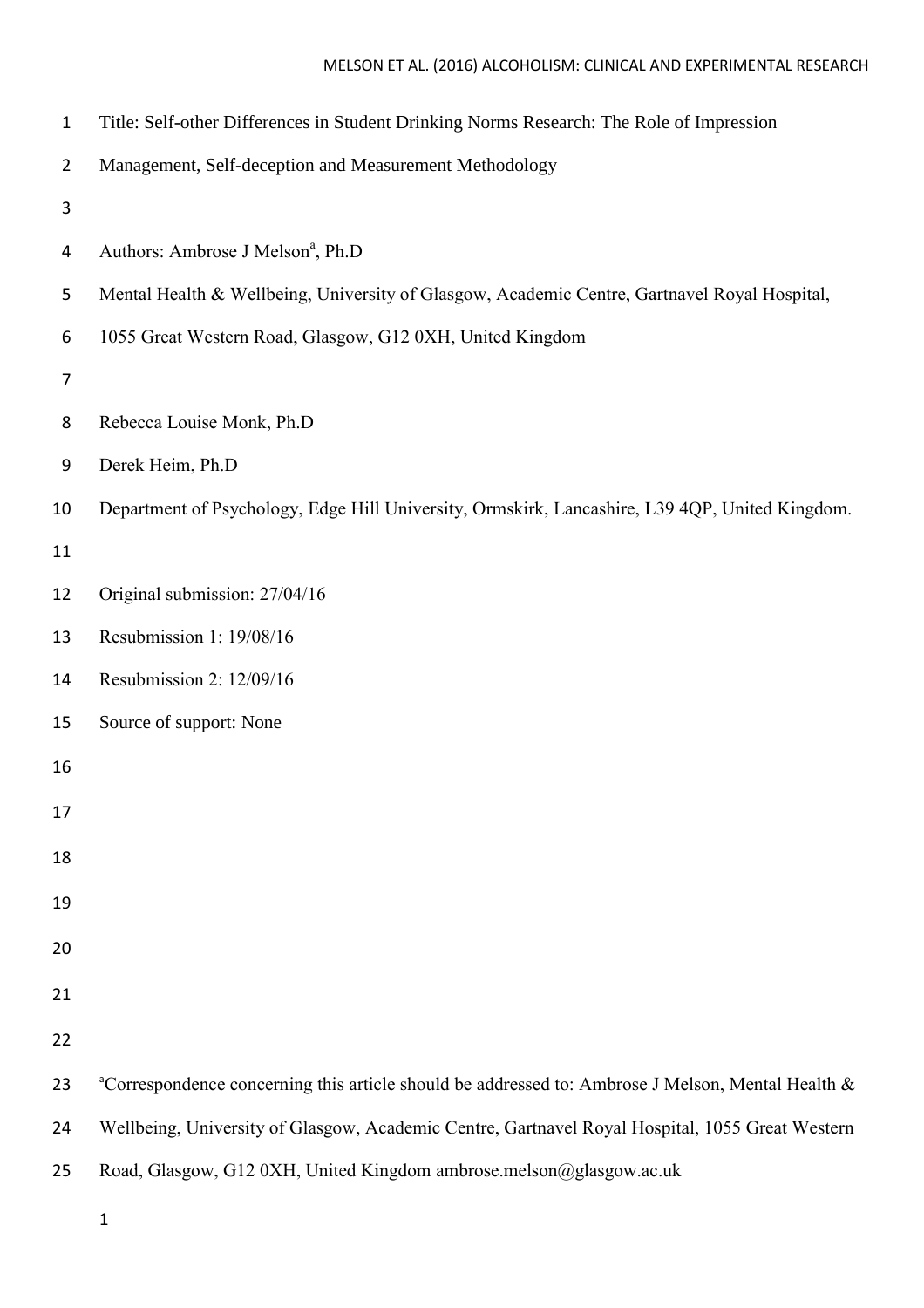#### ABSTRACT

 **Background:** Data-driven student drinking norms interventions are based on reported normative overestimation of the extent and approval of an average student's drinking. Self-reported differences between personal and perceived normative drinking behaviors and attitudes are taken at face value as evidence of actual levels of overestimation. This study investigates whether commonly used data collection methods and socially desirable responding may inadvertently impede establishing 'objective' drinking norms.

 **Methods**: UK students [N=421; 69% female; Mean age 20.22 years (SD = 2.5)] were randomly assigned to one of three versions of a drinking norms questionnaire: The standard multi-target questionnaire assessed respondents' drinking attitudes and behaviors (frequency of consumption, heavy drinking, units on a typical occasion) as well as drinking attitudes and behaviors for an 'average student'. Two deconstructed versions of this questionnaire assessed identical behaviors and attitudes for participants themselves *or* an 'average student'. The Balanced Inventory of Desirable Responding was also administered.

 **Results**: Students who answered questions about themselves and peers reported more extreme perceived drinking attitudes for the average student compared with those reporting solely on the 'average student'. Personal and perceived reports of drinking behaviors did not differ between multi- and single-target versions of the questionnaire. Among those who completed the multi-target questionnaire, after controlling for demographics and weekly drinking, socially desirable responding was related positively with the magnitude of difference between students' own reported behaviors/attitudes and those perceived for the average student.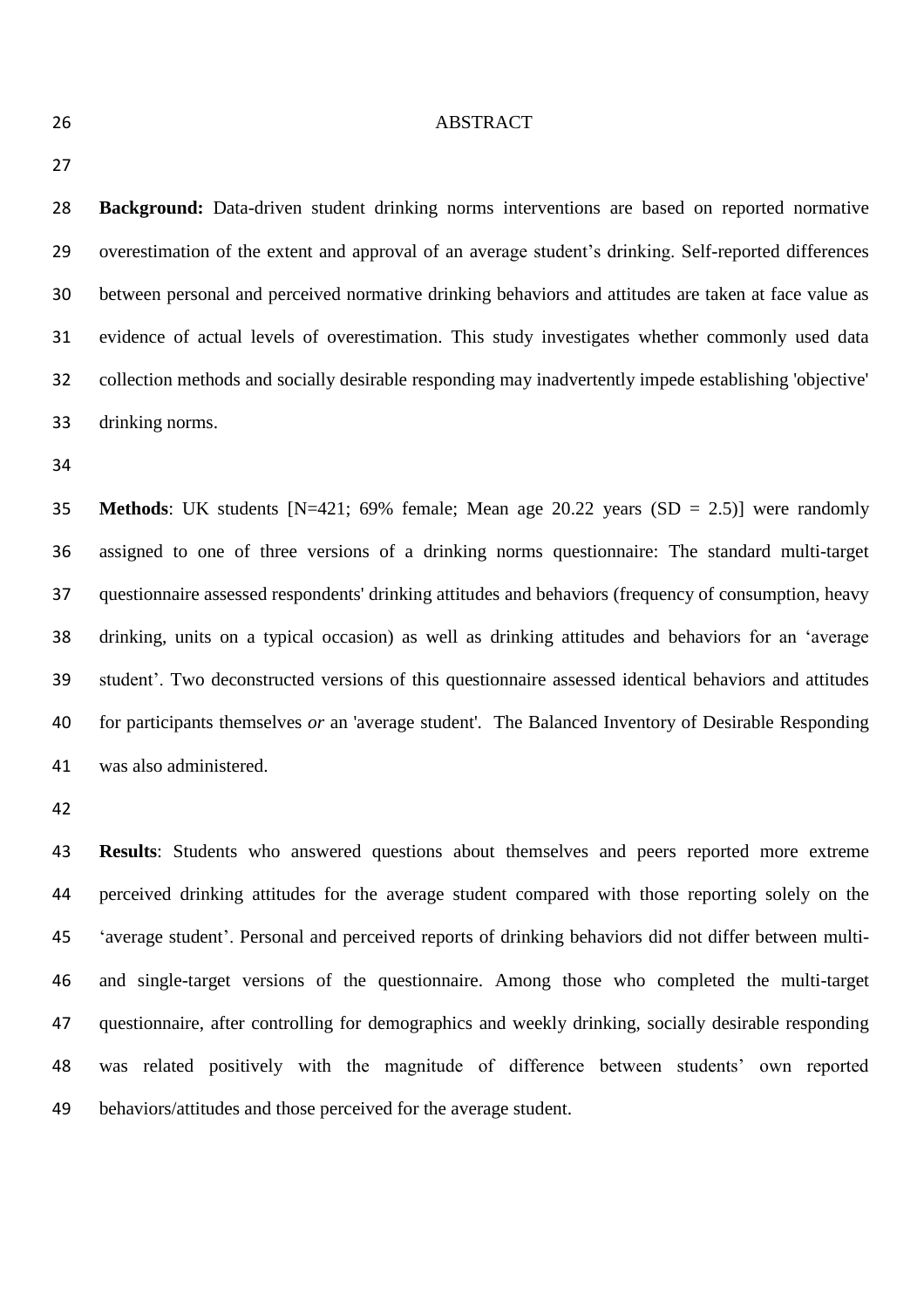**Conclusions**: Standard methodological practices and socially desirable responding may be sources of bias in peer norm overestimation research.

- 
- 

## INTRODUCTION

 Drinking norms interventions are widely used in efforts to curb risky drinking practices among students (DeJong et al., 2006, DeJong et al., 2009, Haines et al., 2005, Moore et al., 2013, Moreira et al., 2009, Perkins, 2002, Perkins, 2003, Wechsler et al., 2003, Foxcroft et al., 2015). In these data- driven intervention approaches, self-report questionnaires gauging personal drinking behaviors and attitudes alongside matching perceptions for a normative target (e.g. the 'average student') feature heavily throughout assessment, intervention activities and evaluations. Self-other differences or differences between actual and perceived alcohol-related behaviors (i.e. *descriptive*) and attitudes/approval (i.e. *injunctive*) support intervention efforts designed to counter errors in perception 63 by revealing 'actual' rather than attributed norms<sup>1</sup>. This is often achieved by feeding back and contrasting aggregate personal and peer norms to the target population in order to encourage revision of perceptions and behavior in line with (typically) lower actual drinking norms. Similar data collection exercises can be used to evaluate the impact of the intervention on behavior and perception and update future iterations in long running intervention programs.

 $\overline{a}$ 

 Evidence that the standard data collection methodologies used in this field provide a reliable and accurate picture of young people's actual and perceived drinking environments tends to be drawn from the broader alcohol epidemiologic field (e.g. Babor et al., 2000, Midanik, 1988, Del Boca and Darkes, 2003). Investigations of data collection methodologies employed within the drinking norms field are

 $<sup>1</sup>$  Descriptive and injunctive norms are appropriate social psychological terms widely used in the student drinking norms literature to</sup> distinguish normative behavior from normative approval of behavior. However, we refer to drinking behavior and drinking attitudes throughout much of the paper because our focus is often individual-reporting behavior rather than normative processes.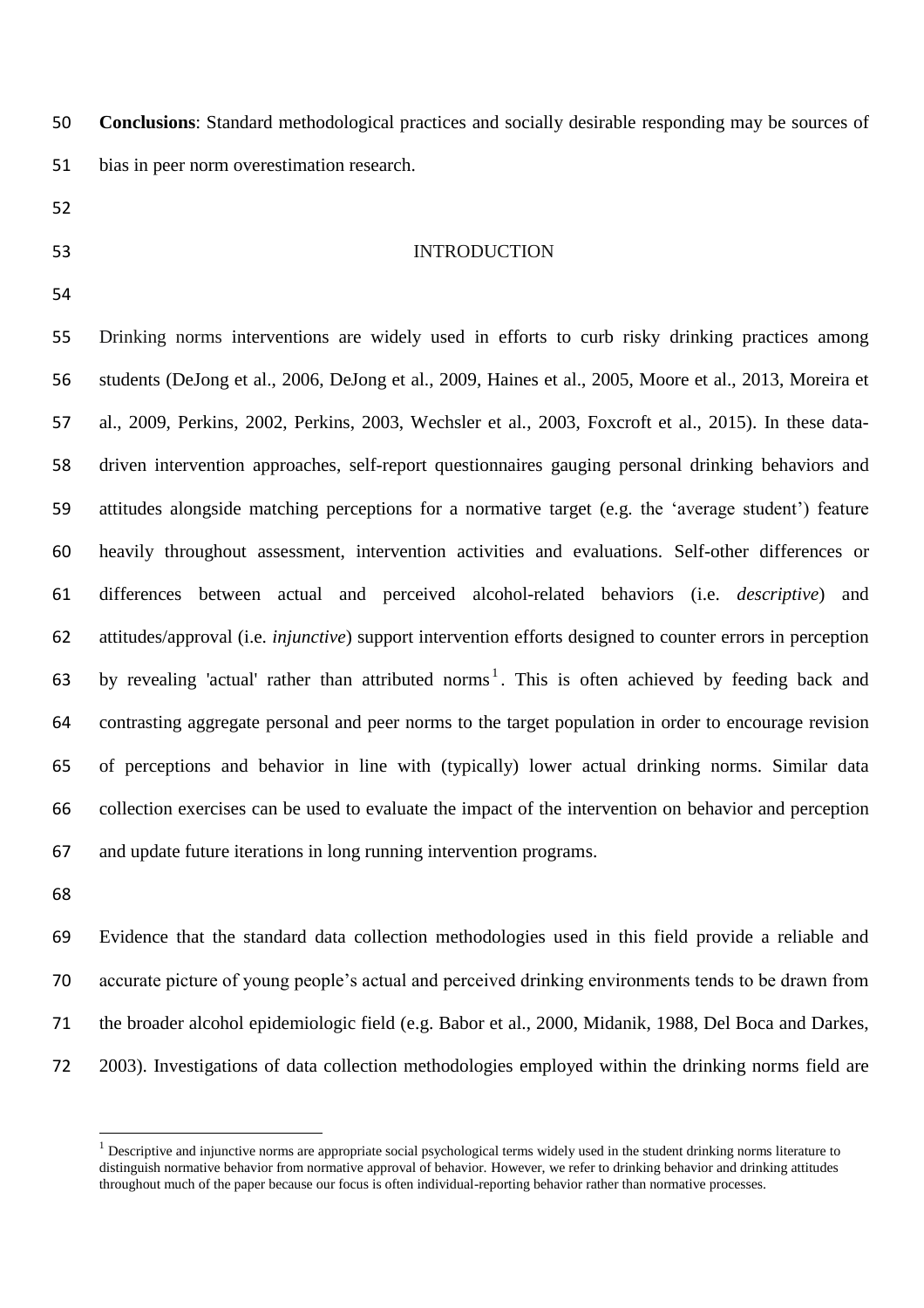rare (Pape, 2012). Accumulating evidence, however, suggests there may be elements of drinking norms research methods that are potential sources of bias that may exaggerate peer norm overestimation. One selective review of the research concluded that peer norm overestimation may be an exaggerated phenomenon, with potential sources of exaggeration including sampling bias, a tendency to use forced choice response options and limited attention to potential underestimation of peer norms (Pape, 2012). The results of experimental studies have also questioned the 'objectivity' of data obtained in the context of drinking norms research. In these studies, students have been found to adjust their own reports downwards when exposed to information about their peer group's standing (Cunningham and Wong, 2013, Klein and Kunda, 1993, Lombardi and Choplin, 2010).

 Melson and colleagues (2011, 2012) investigated whether the common methodological practice in drinking norms research of questioning students conjointly about themselves and their peers impacted response patterns underpinning peer norm overestimation. Here, school pupils who completed a standard multi-target version of a drinking norms questionnaire, which included both personal and peer (the 'typical pupil') alcohol-related measures, reported more extreme perceived peer attitudes and were more likely to report that peers would consume alcoholic drinks compared to when the peer target was assessed in isolation. The impact of the manipulation was limited to shifts in perception responses rather than pupils' own reported behavior and attitudes and key frequency of consumption and drunkenness responses were unaffected, suggesting limitations to the generalizability of this effect. As Melson et al. (2011) conducted their research with school pupils the extent to which these findings may be observed in university/college student populations has not yet been examined. This is important for a number of reasons. First, most drinking norms research and interventions have targeted university and college students. University and college students' age, developmental phase and likely experience with alcohol means they may have more established drinking patterns and robust beliefs about their wider peer group (e.g. Monk and Heim, 2016). As a result they may be less sensitive to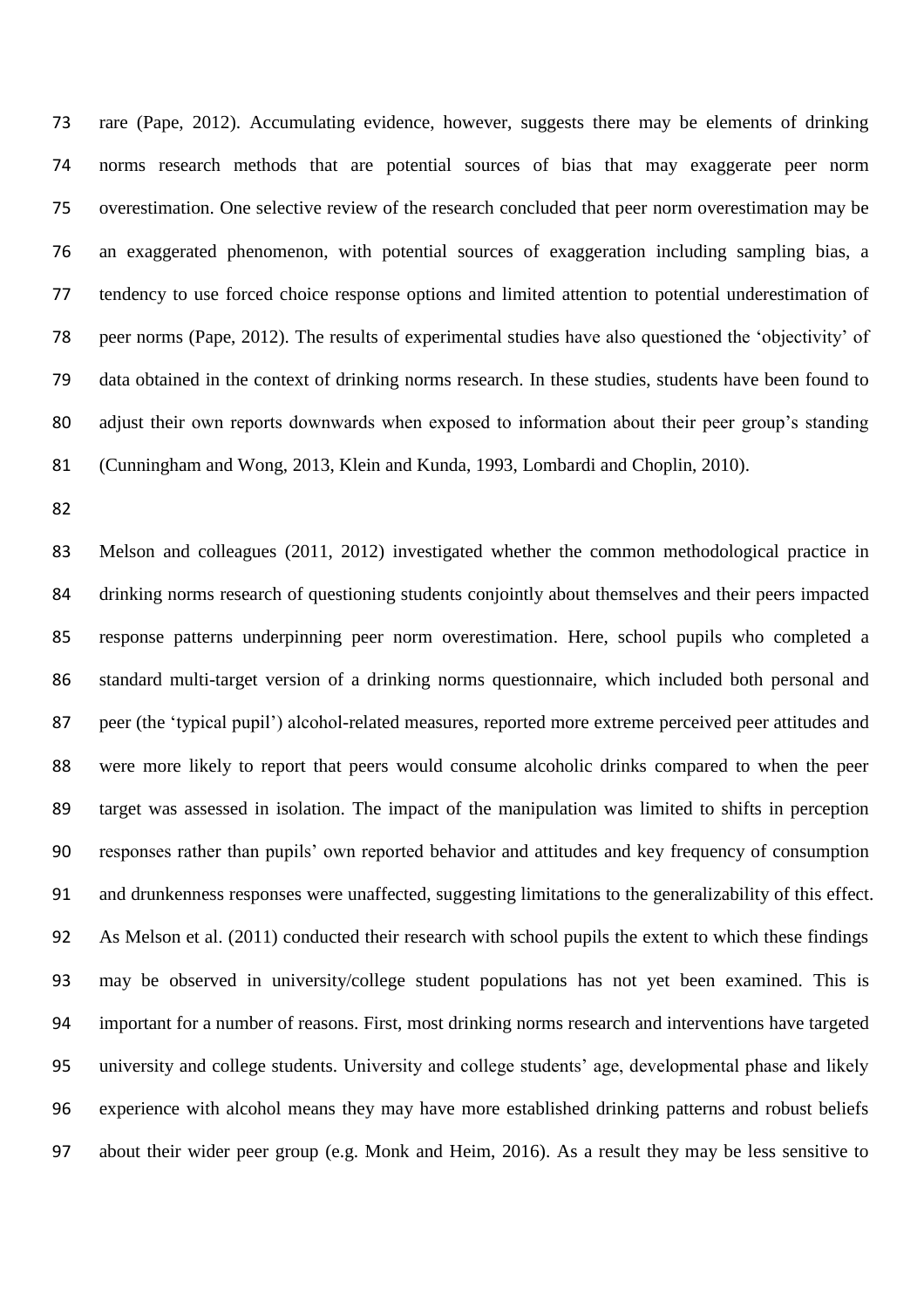features of the measurement tool. It is also important to establish that Melson et al.'s (2011) findings are not due to the demand characteristics of asking an adolescent population to complete sensitive measures in a classroom environment (McCambridge and Strang, 2006, Percy et al., 2005). Recent challenges reproducing evidence in psychological science suggest further caution against overreliance on effects obtained from single studies (Open Science Collaboration, 2015).

 Moreover, it is unclear whether the measurement effect reported by Melson and colleagues (2011) indicates a specific methodological artifact or a broader motive of presenting an overly positive version of oneself. Socially desirable responding (SDR) is the tendency to offer overly positive self- descriptions during self-report questionnaire assessments (Paulhus, 1984, Paulhus, 2002). Contemporary conceptualisations of SDR emphasize two dimensions: 'Impression management', reflecting conscious regulation of personal characteristics, attributes and behaviors, so as to cast oneself in a favorable light; and 'self-deception', an unconscious propensity to think about oneself in overly positive self-esteem maintaining ways when retrieving information during response (Paulhus, 2002, Paulhus, 1984, Holtgraves, 2004). In this vein, North American College students scoring highly on a measure of impression management reported consuming 33% fewer drinks and lower AUDIT scores than those in the moderate or low range. Self-deception was unrelated to drinking behavior but was associated with reporting fewer alcohol-related problems (Davis et al., 2010, Lanyon and Carle, 2007, Paulhus, 1991, Paulhus, 2002, Paulhus and Reynolds, 1995, Paulhus et al., 1995). These findings suggest that students may intentionally distort reports of their drinking behavior and related problems so as to cast themselves favorably to others. In limited circumstances they are also prone to the effects of self-deception.

 Recent research has highlighted SDR as a potential source of bias in self-reported student drinking responses (Davis et al., 2010). As a result SDR holds promise for understanding whether the self-other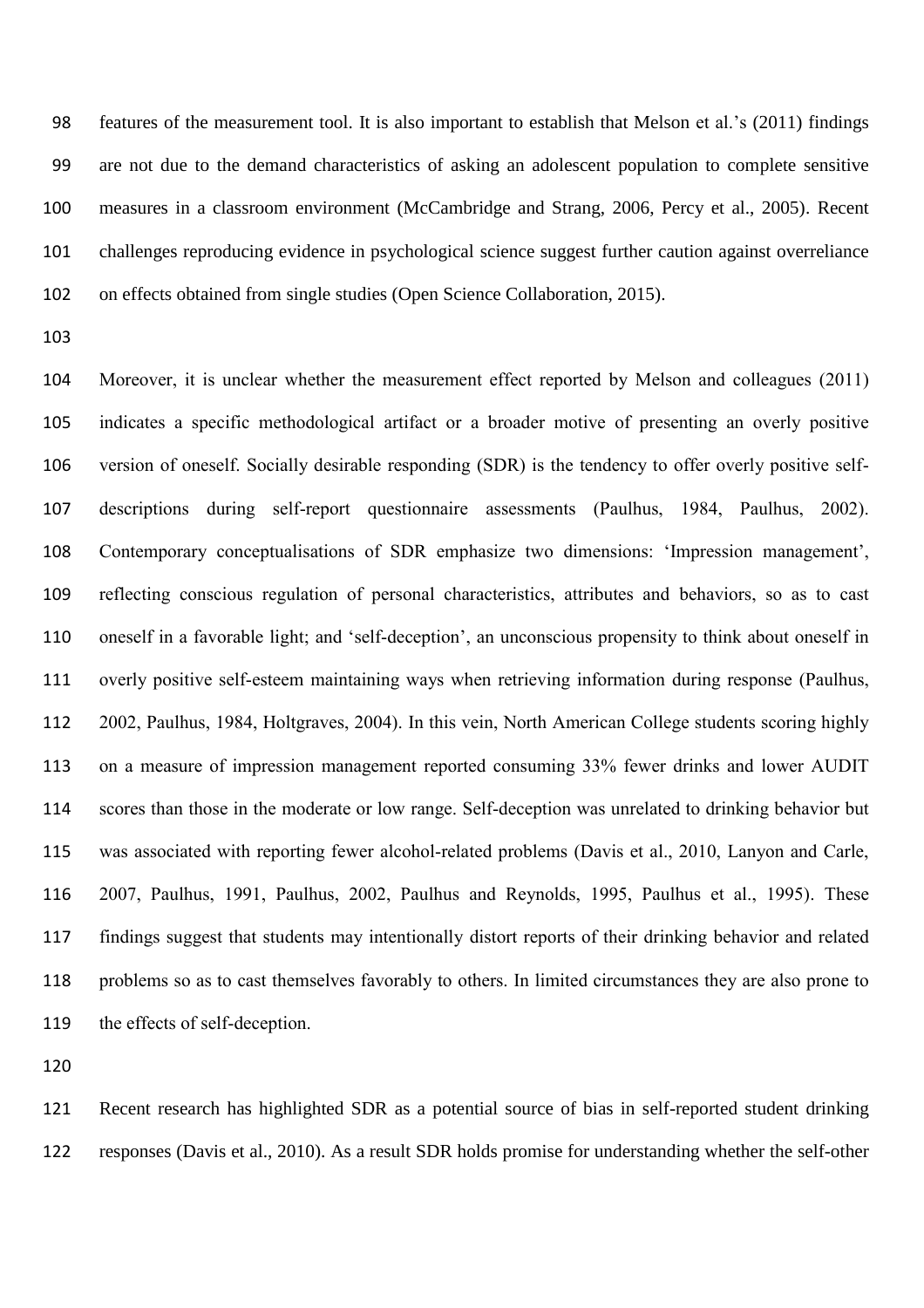differences observed in student drinking norms research reliably indicate drinking norm discrepancies or, to some extent, a socially motivated drive to present an overly positive version of oneself. Different dimensions of SDR may also be important for determining the nature of self-other difference measurement. Specifically, if self-other differences for peer group drinking behavior and attitudes are associated with impression management, then self-other differences may reflect intentional strategies to present an unrealistic and overly positive version of oneself. Associations with self-deception, on the other hand, may point towards a role for unconscious self-esteem maintaining biases in self-other difference reporting. Investigating the role of SDR in reported self-other differences will help elucidate the extent to which SDR poses a risk to reliable and valid measurement of self-other differences. Clarifying the likely motivational base of any SDR bias will also inform our understanding of the underlying processes involved and guide the development of effective strategies to minimize socially desirable response patterns.

 Given their importance within student drinking norms research and interventions, remarkably few studies have investigated the reliability and validity of 'self' and 'other' drinking responses. The present study seeks to address this shortcoming in the literature by extending one of few methodological studies in this field (Melson et al., 2011). Consistent with earlier research, it was predicted that responses to a drinking norm questionnaire, which assesses personal and perceived drinking-related behaviors or attitudes conjointly, will differ from those that assess personal and perceived measures in isolation. Although observing the presence of specific measurement artifacts is important, understanding when and why they are likely to arise is crucial for advancing knowledge that may support effective strategies to limit threats to objective measurements of drinking norms. Therefore the central aim of this research was to investigate whether SDR plays a role in self-other differences reported by students, with the expectation that SDR would be positively associated with self-other differences.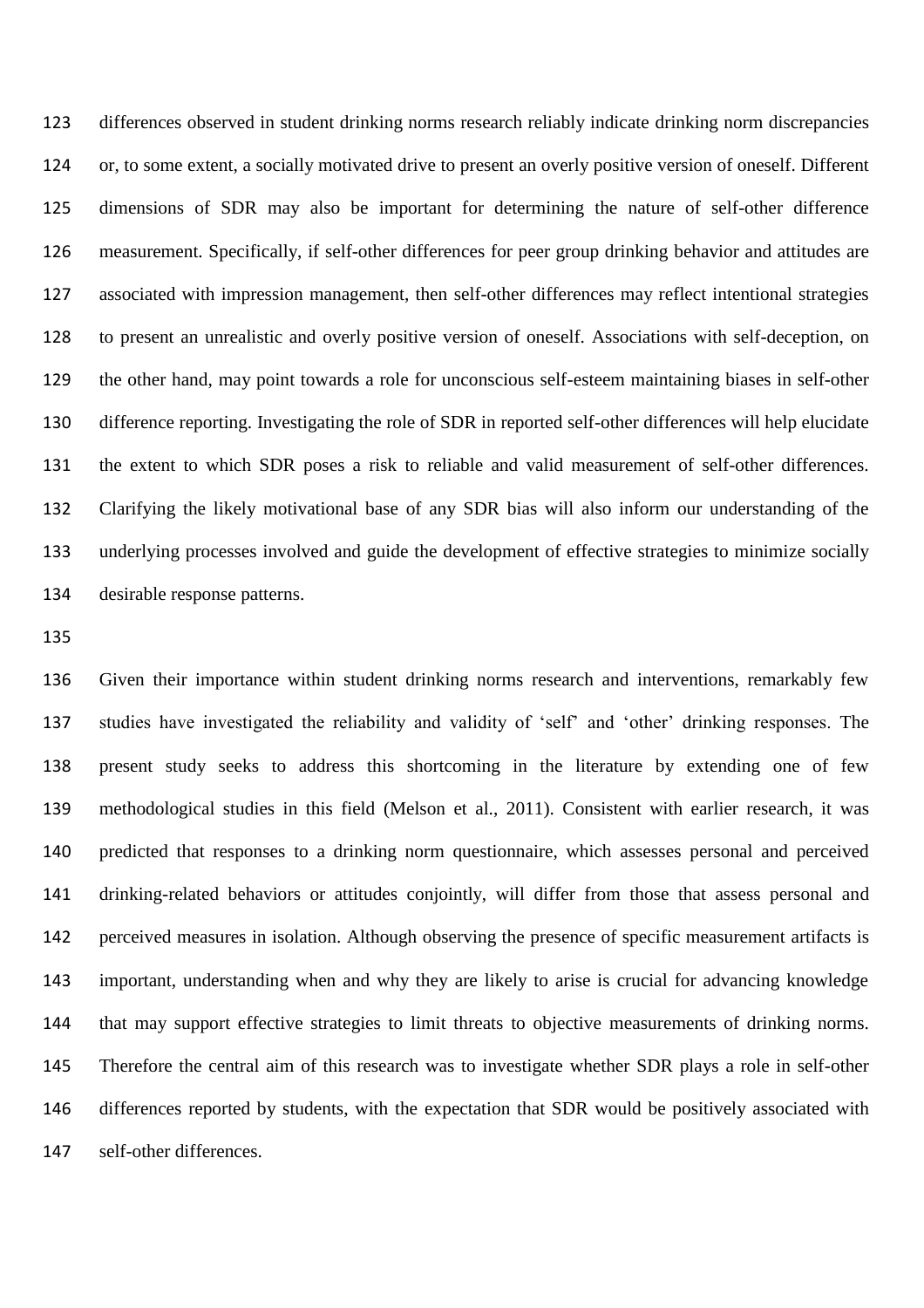MATERIALS AND METHODS **Participants and Procedures** The research took place at two UK universities. Students (18-30 years) who had consumed alcohol in the past year were invited to participate in an online 'Student Drinking Survey' via a URL advertised on university social media, communication networks and research participation pools. Following self- selection, eligible participants provided informed consent prior to allocation to one of three different study conditions via a randomization function embedded in the online questionnaire. Ethics review committees approved the research at both institutions. **Design** Between-participants experimental design, with randomization to one of three different versions of a 160 drinking norms questionnaire  $[(i)$  multi-target (MT) version or (ii) single-target 'personal' (ST<sup>PERS</sup>) or 161 (iii) single-target 'average student'  $(ST^{AS})$  versions]. **Measures** In overview, students provided demographic details (age, gender, ethnicity, year of study) and completed target-specific ('personal' and/or perceived 'average student') measures of drinking behavior and attitudes, as well as a measure of socially desirable responding. 

 Three different versions of a questionnaire were constructed. The first version was designed to closely resemble a standard type of questionnaire employed in this field (e.g., Haines et al., 2005) and included items to record students' own alcohol-related behaviors and attitudes, in addition to their perceptions of each behavior and attitudes for the 'average student your own age at your university' [i.e., a multi-target (MT) version]. Two single-target (ST) questionnaires included items corresponding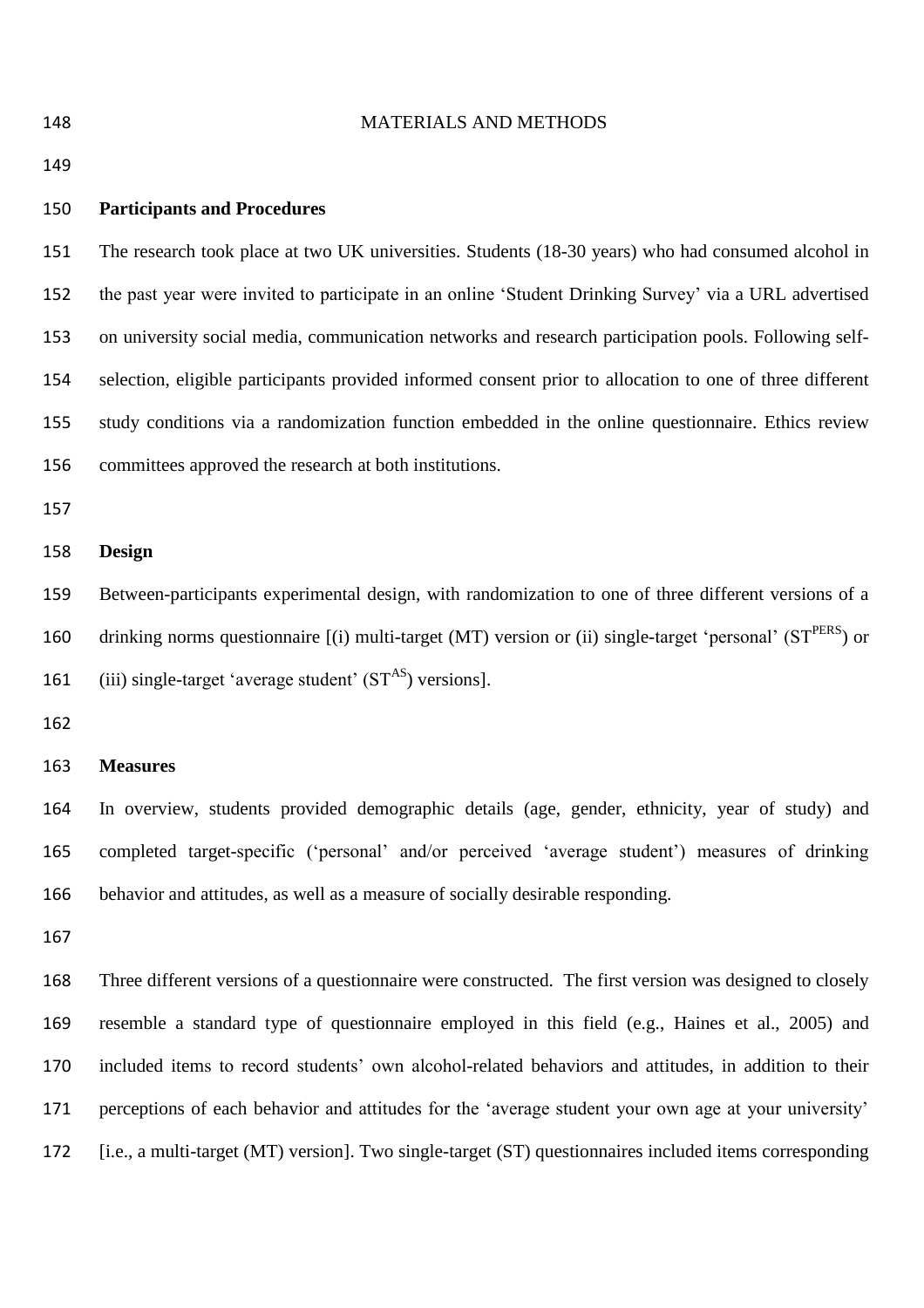173 to a single target [i.e. single-target: 'personal'  $(ST^{PERS})$  or 'average student'  $(ST^{AS})$ ]. Notwithstanding the omission of the other target, both ST versions of the questionnaire were identical to the full MT version.

*Drinking behavior*

 Drinking behavior and perceptions of other students' behavior were assessed using original and modified AUDIT-C items (Bush et al., 1998). Referring to the past 12 months, students reported how often a drink containing alcohol had been consumed, how many units of alcohol were drank on a typical occasion and how frequently eight units of alcohol were consumed on one occasion. While the original versions of the AUDIT-C items were used to assess students' own behavior, modified items assessed perceptions of identical behaviors for the 'average student your own age at the university'. Original and modified versions of these items differed only in the specific target-referent of the item (e.g. 'How often do *you* [the average student your own age at the university] have a drink containing alcohol?'). Responses were used to calculate mean monthly frequencies of consumption, heavy drinking and the usual quantity of units consumed on drinking occasions. Recent seven-day consumption was obtained by asking students to record the units of alcohol consumed on each of seven days for a 'typical week in the past month'. Accompanying information provided guidance on the UK alcohol unit content of popular drinks and volumes.

## *Drinking attitudes*

 Attitudes and perceived attitudes to drinking were assessed using a scale described by Lewis et al. (2010) in a study with US college students. After removing four items of limited cultural relevance in a UK student population, the acceptability of 11 different alcohol-related behaviors were rated by students for themselves and/or the acceptability of each behavior perceived for the average student the respondent's own age. Representative items include **'**Playing drinking games' and 'Drinking alcohol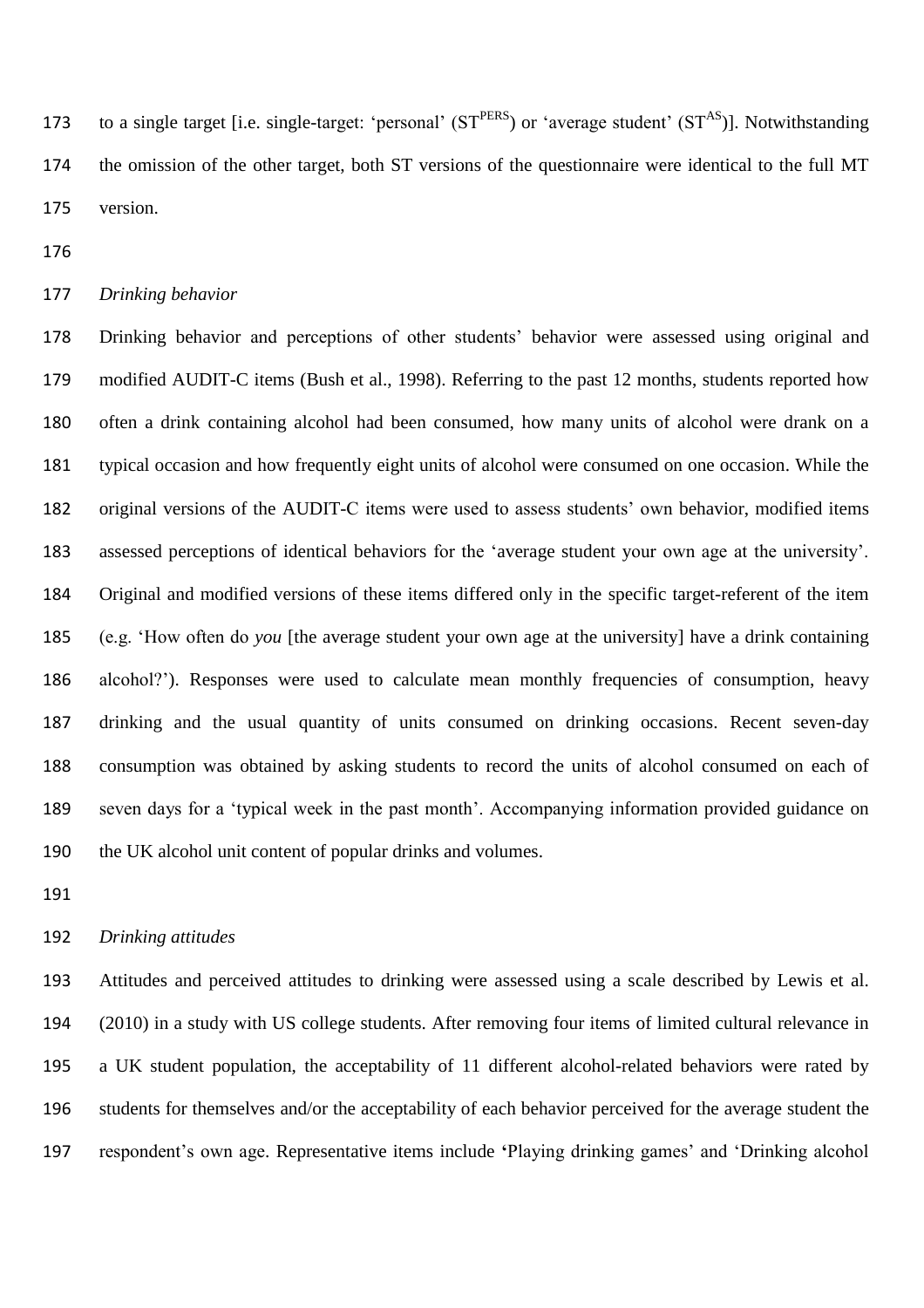daily'. Ratings were scored as unacceptable (1) through to acceptable (7) and summed to create separate personal and average student attitude indexes (Min=11, Max=77). Internal consistency of 200 each index was good  $(\alpha=0.81-0.82)$  (Paulhus et al., 1995).

*Socially desirable responding*

 Socially desirable responding was assessed using the Balanced Inventory of Desirable Responding- Version 6 (BIDR: Paulhus, 1991), a 40-item measure of the propensity to provide overly positive self- descriptions. Twenty positive and negative items tap the self-deception dimension of SDR, reflecting unintended enhancement of personal abilities and qualities, or denial of undesirable ones. Twenty positive and negative items also measure impression management, reflecting purposeful inflation of socially desirable behaviors and qualities. Representative items are 'I never regret my decisions' (self- deception) and 'I never cover up my mistakes' (impression management), with all items recorded on 7-point scales (*not true* to *very true*). The BIDR has received support as a valid measure of providing overly positive self-descriptions via convergent and discriminant associations with other measures of SDR and exaggerated virtue, adjustment, coping, self-esteem, 'lie' scales and under different role play instructions (Lanyon and Carle, 2007, Paulhus, 1991, Paulhus et al., 1995). Importantly, overly positive self-descriptions are only reflected in endorsement of extreme response categories 6-7 or 1-2 (depending on positive or negative framing of items), indicating responses which are too good to be true. These are scored as '1' with all other response categories scored '0' (Paulhus, 1991). Impression 217 management and self-deception item scores are summed separately ( $Min = 0$ ,  $Max = 20$  for both). In 218 the present study internal consistency of both subscales was adequate ( $\alpha = .67-.76$ ) and within the normal range (e.g., Davis et al., 2010, Paulhus, 1991).

**Analysis**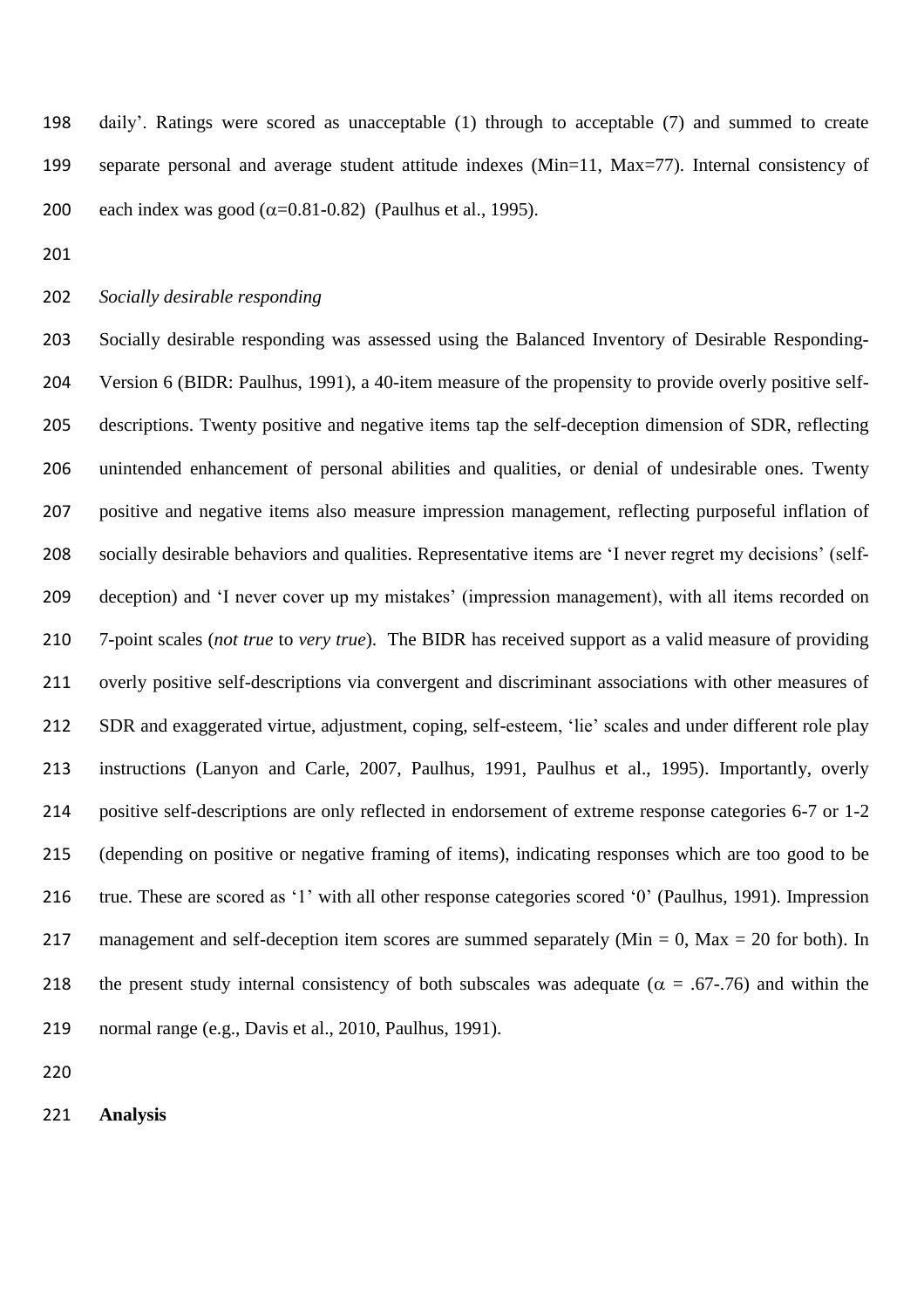222 Data from the two institutions were pooled to create a single dataset. We considered a nested approach to analyses to account for possible within-cluster similarity of responses at the two institutions. However, intraclass correlation coefficients for drinking behaviors, attitudes and SDR were very small and indicated that 1% or less of variability was accounted for at the institution-level. Given limited evidence that responses were clustered within institutions we analyzed the pooled dataset. Frequency of heavy drinking and seven-day consumption distributions were positively skewed and values were log transformed for main analyses, although descriptive statistics retain the untransformed values for ease of interpretation. To address the first hypothesis, personal and perceived versions of the AUDIT- C items and attitude indexes were compared between the MT and corresponding ST versions of the questionnaire using *t*-tests and Cohen's *d*. For the second hypothesis, analyses were necessarily restricted to students who completed the MT version of the questionnaire. Relationships between study variables were initially examined using zero-order correlations. Consistent with other studies, self- other difference values were calculated by subtracting personal from perceived response values for each AUDIT-C item and the drinking attitude indexes (Carey et al., 2006). Four hierarchical regression models were then constructed to examine whether SDR accounted for unique variance in self-other differences beyond demographics and recent seven-day consumption. Self-other differences were used as the key outcome variables in regression analyses based on their theoretical and practical significance in normative drinking research and interventions.

- 
- 

#### 241 RESULTS

 A total of 421 participants across the two university institutions provided complete data, 322 (76%) from one institution and 99 (24%) from a second. As participants self-selected into the study, participation rates are not available. These samples were similar to the relevant student rolls on the proportion reporting White ethnicity, but female gender, younger, and undergraduate students were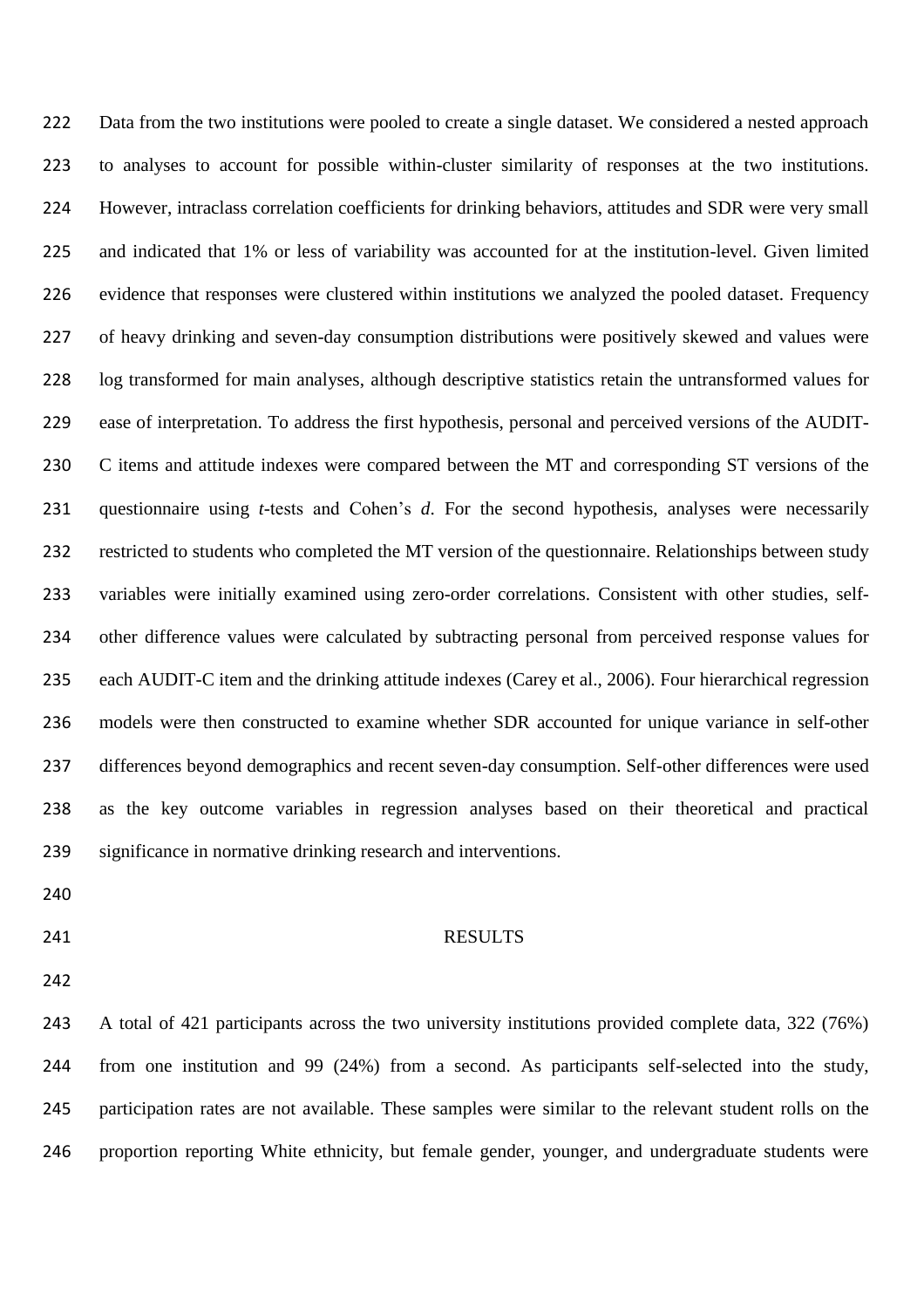overrepresented. The pooled dataset was over two thirds (69%) female, primarily undergraduate (94%) 248 with an average age of 20.22 years  $(SD = 2.5)$ . Half  $(50\%)$  identified as 'White British' (or another White UK nationality), 38% White other and 12% Mixed, Black or Asian. Following randomization, 250 142 students completed the MT version of the questionnaire, 158 completed the ST<sup>PERS</sup> version and 251 121 completed the ST<sup>AS</sup> version  $[\chi^2_{(2, 421)} = 4.91, p > .05]$ . Randomization of participants to complete the different version of the questionnaire was successful. Participants' did not differ significantly 253 across demographic variables: gender  $[\chi^2_{(2, 421)} = 0.622, p > .05]$ , age  $[F_{(2, 420)} = 0.22, p > .05]$  year of 254 study  $[\chi^2_{(2, 419)} = 0.1, p > .05]$  or ethnicity  $[\chi^2_{(2, 411)} = 0.98, p > .05]$ .

## **Questionnaire version**

 Table 1 presents mean (SD) drinking behavior responses and attitude index scores obtained from the MT and corresponding ST versions of the questionnaire. Responses of students who completed the 259 MT and ST<sup>PERS</sup> versions of the questionnaire did not differ for students' own reported frequencies of consumption, heavy drinking, quantity of units on a typical occasion or the attitude index. There were 261 also no differences between the MT and  $ST^{AS}$  versions of the questionnaire in reported perceptions of the average student's drinking behavior. However, students who completed the MT version of the 263 questionnaire had higher perceived attitude index scores than those who completed the  $ST<sup>AS</sup>$  version.

- 
- 

#### TABLES 1 AND 2 AROUND HERE (APPENDED)

## **Socially desirable responding**

 Table 2 presents zero-order correlations for SDR subscales and key study variables. Inter-correlations for students' personal and perceived drinking behaviors and demographics were broadly in line with the existing literature. Personal drinking behaviors and corresponding perceptions tended to be positively associated, although personal attitudes were unrelated to perceptions of the average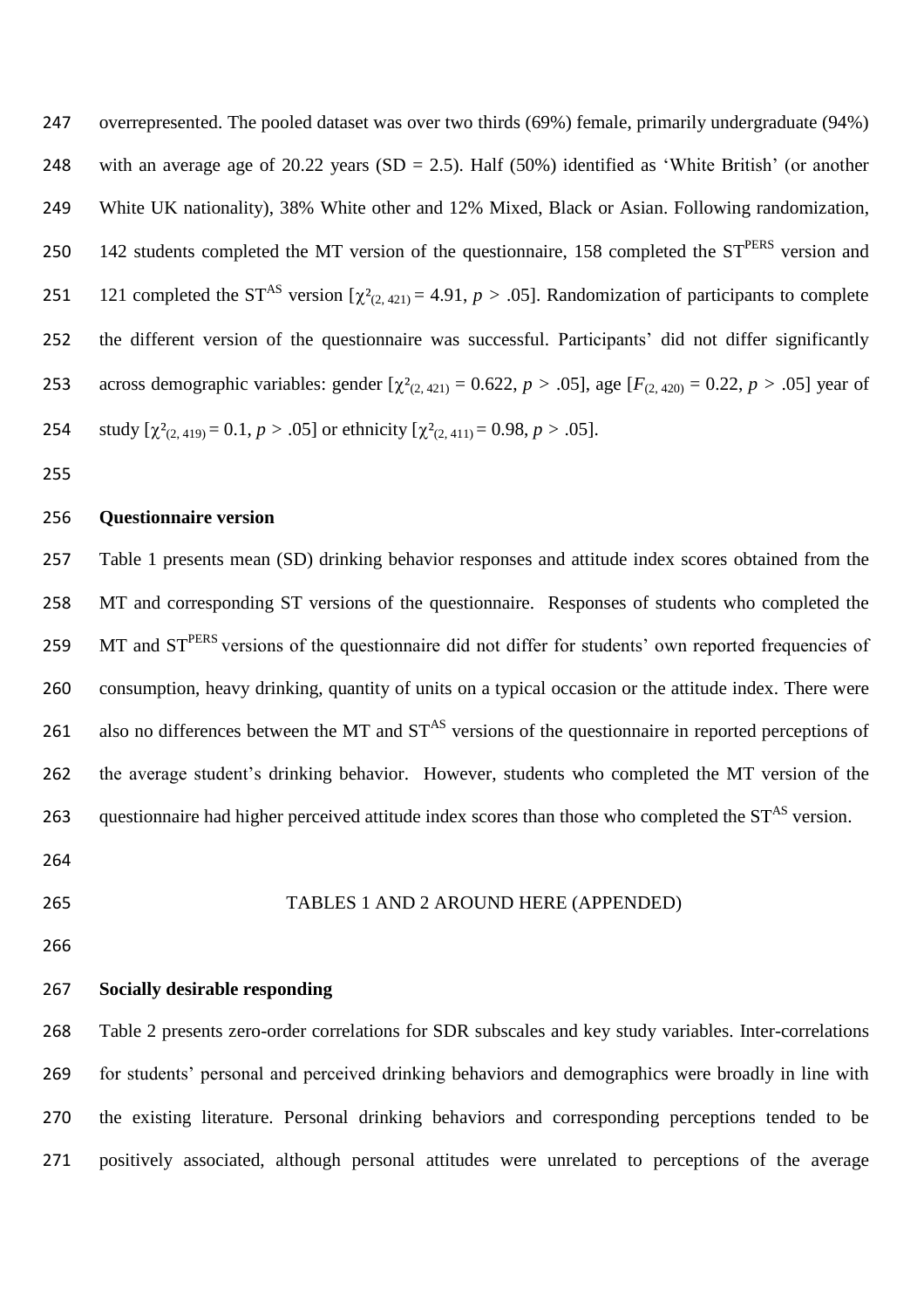student's attitudes. Increasing age was associated with lighter drinking and more conservative attitudes, while male gender tended to be associated with heavier personal drinking and perceived drinking frequencies. Impression management was positively associated with female gender, perceptions of the average student's drinking frequency and negatively associated with students' own typical unit consumption and attitudes. Self-deception was positively associated with perceptions of the average student's heavy drinking. Two aspects of the relationship between SDR and AUDIT-C or attitudes measures are noteworthy. First, SDR was associated with all three AUDIT-C drinking behaviors and drinking attitudes, either via 'personal' or perceived 'average student' responses. Second, SDR was positively associated with reported perceptions of the average student's behaviors and negatively associated with students' own reported behaviors or attitudes.

- 
- 

#### TABLE 3 AROUND HERE (APPENDED)

 Whether SDR accounted for unique variance in self-other differences was investigated by regressing the four self-other difference values separately on demographics (step 1), seven-day consumption (step 2) and SDR subscales (step 3).

 In each final model (Table 3), seven-day consumption and SDR subscales independently predicted self-other differences. Lower seven-day consumption strongly predicted larger self-other differences in 291 each model ( $\beta$ 's = -0.32 to -0.60,  $ps < .001$ ). Higher impression management predicted larger self-292 other differences for frequency of consumption, typical units and attitudes ( $\beta$ 's = 0.19 to 0.22, *ps*  $\lt$  .05) and higher self-deception predicted larger self-other differences for heavy drinking frequency ( $\beta$  $= 0.16$ ,  $p < .05$ ). Increasing age and female gender initially predicted larger self-other differences for drinking frequency and attitudes, but were not independent of other factors in final models. Step 1 of the drinking frequency and attitude index models accounted for 5% and 8% of the variance in self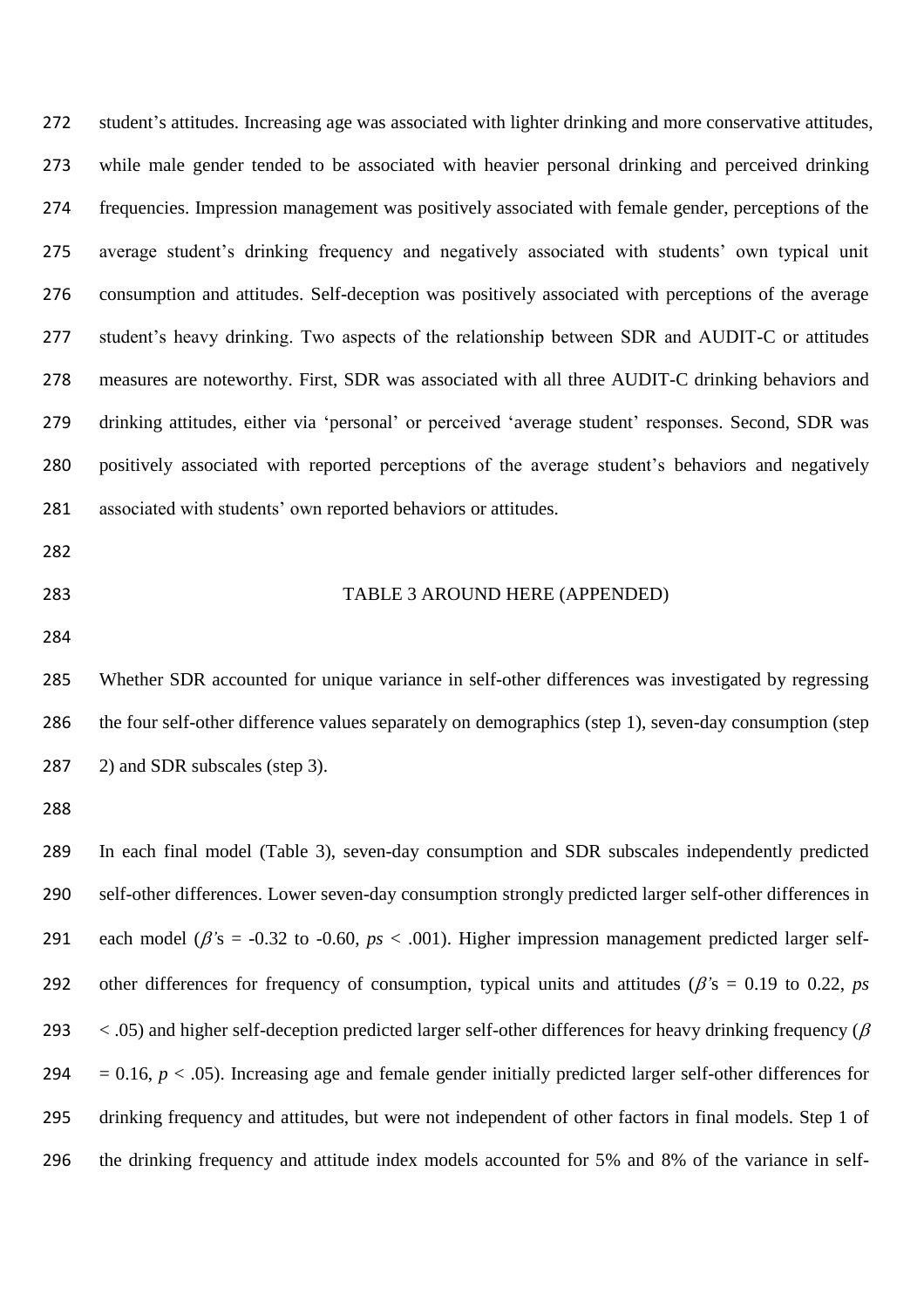other differences respectively. Seven-day consumption accounted for an additional 11-30% of variance across all four models, before SDR subscales accounted for a further 3-4% of the variance.

 Possible moderation of the relationship between SDR subscales and self-other differences by gender was investigated by entering the product of SDR subscales and gender as interaction terms. These did not account for additional variance in self-other differences (data not reported). Figure 1 (a-d) depicts the increasing magnitude of self-other differences across low, medium and high impression management or self-deception scores (based on tertile splits) for AUDIT-C drinking behaviors and attitudes.

- 
- FIGURE 1(a-d) AROUND HERE (APPENDED)
- 
- DISCUSSION
- 

 This study investigated whether commonly used data collection methods and socially desirable responding (SDR) may contribute to frequently observed self-other differences within student drinking norms research. For the first time, we report that self-other differences appear to increase in relation to SDR, a reporting bias possibly reflecting a tendency to provide overly positive self-descriptions. A modest, but consistent, 3-4% of variance in self-other differences was accounted for by SDR across three dimensions of student drinking behavior and drinking attitudes, raising the possibility that SDR may be a common feature of observed self-other differences. Classifying participants as low, medium or high on SDR indicates that students who tend to respond on a socially desirable basis report markedly larger self-other differences than students less prone to SDR.

 Whether SDR plays a causal role in determining the magnitude of self-other differences cannot be determined from the cross-sectional design of this part of the study. Available evidence and the results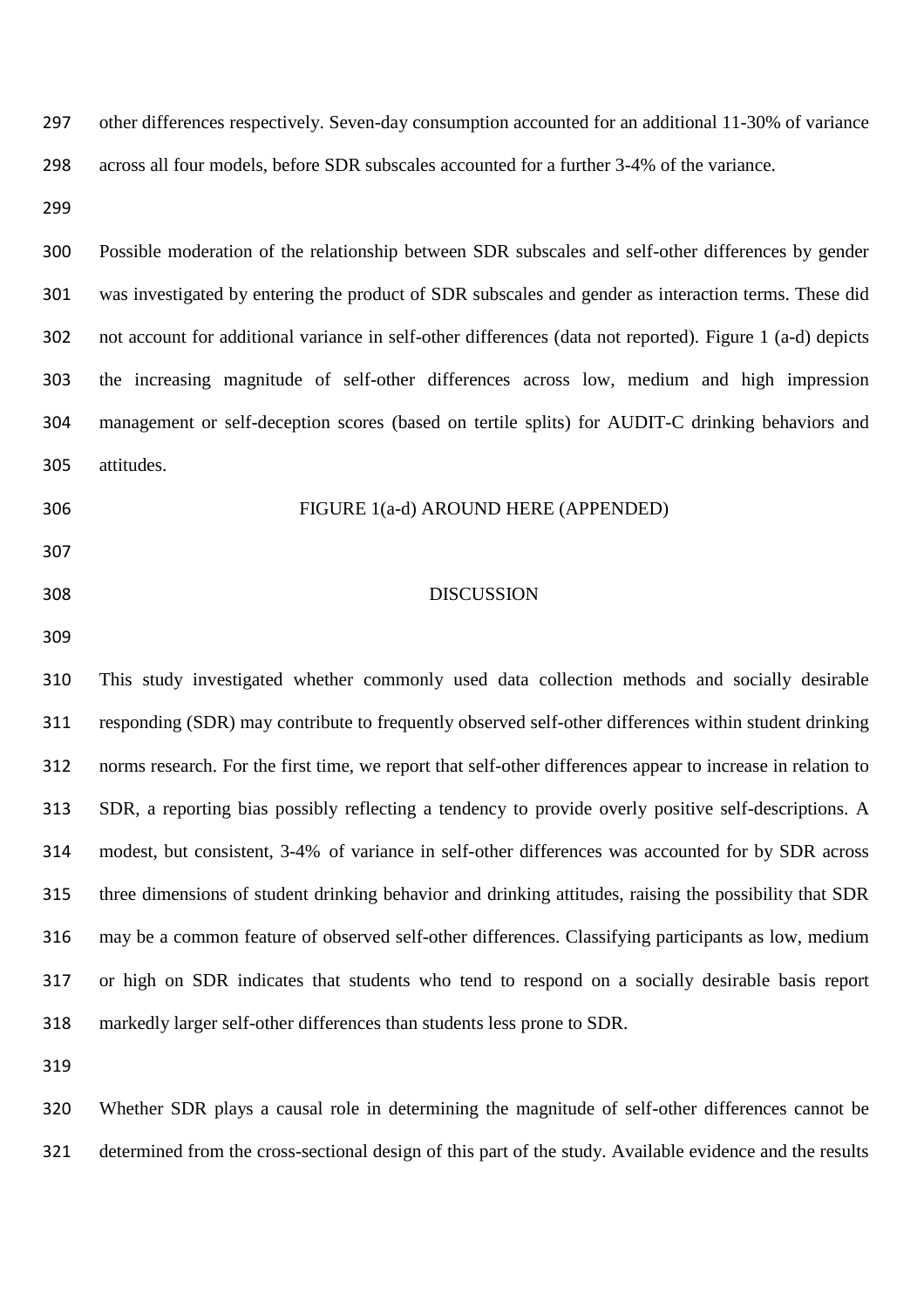of the present study, however, lend support to the contention that self-other differences may be exaggerated as a result of students' potentially casting themselves in too favorable a light. First, the measure of SDR used in this study has received support as a valid measure of providing overly positive self-descriptions, increasing confidence that desirable responding influences self-other difference measurement (Lanyon and Carle, 2007, Paulhus, 1991, Paulhus et al., 1995). Second, the question of whether observed self-other differences are objectively larger for high SDR scorers because they tend to be more moderate drinkers has partly been addressed in previous research carried out by Davis and colleagues (2010). Their research examined the extent to which differences in drinking reports across levels of impression management were independent of traits that would predict genuinely more moderate consumption. Consistent with an account based on biased reporting rather than true differences in behavior, statistically adjusting for impulsivity-constraint, a key predictor of drinking behavior (Hair and Hampson, 2006, Granö et al., 2004, Curcio and George, 2011) did not alter the significantly lower levels of alcohol use, hazardous drinking and problems reported by students scoring high on impression management. Furthermore, if the present findings were due to SDR and self-other differences sharing a common etiology, or associations, with unmeasured 'third' variables, we would expect SDR patterns to parallel known reporting patterns including the positive association between students' own drinking and peer perceptions (Carey et al., 2006). However, the present results indicate that SDR is both negatively correlated with students' own behavior and also positively correlated with perceptions of peer behavior. The current findings therefore suggest that socially desirable responding may exaggerate measured discrepancies between students' real and perceived drinking patterns.

 As well as casting a degree of doubt on the size of self-other differences frequently obtained in drinking norms research, the current findings may have implications for intervention approaches. Importantly, these implications do not speak directly to the efficacy of normative intervention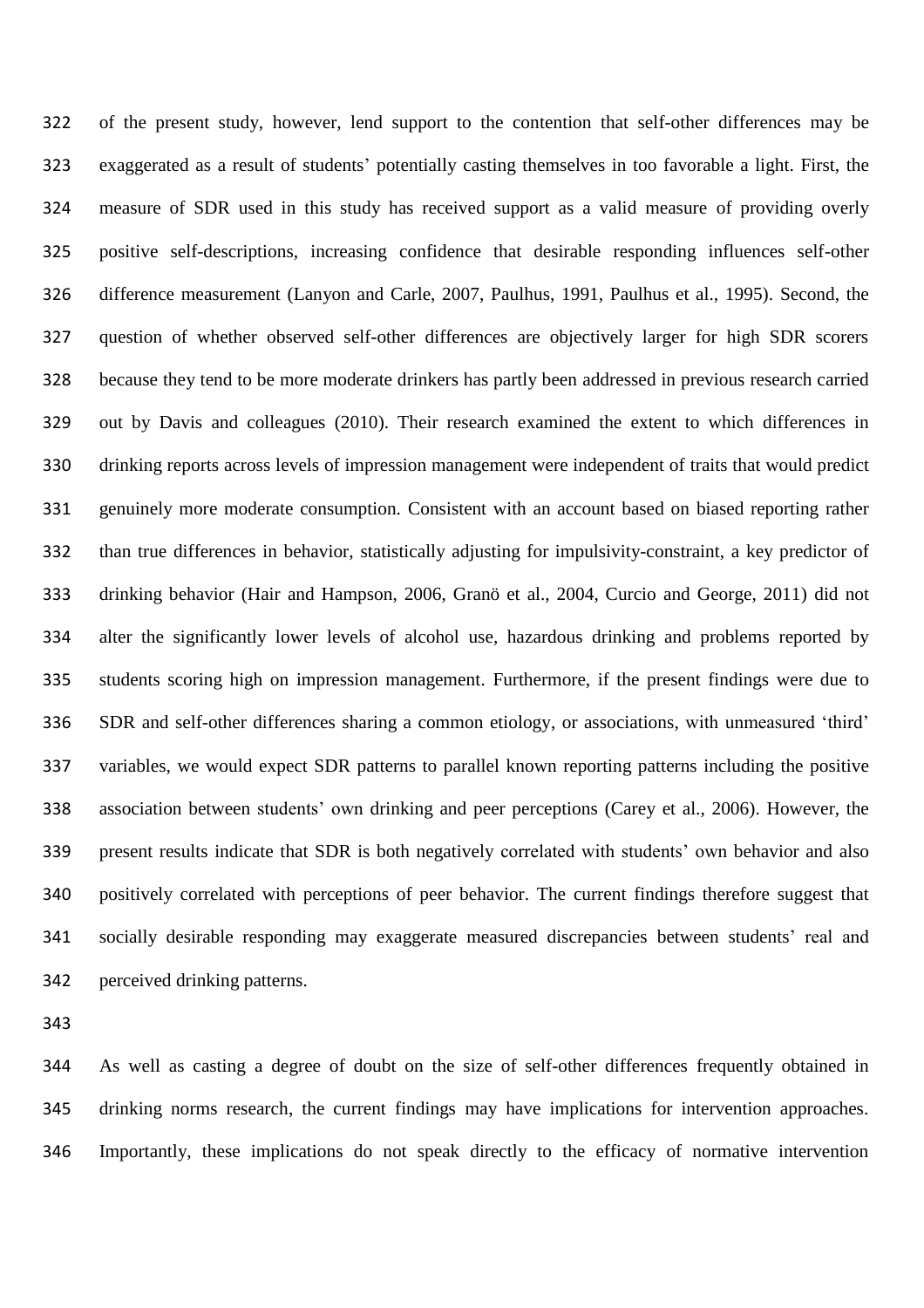approaches, but may be most relevant when considering the design and conduct of interventions. Data- driven norms interventions are unique in the field because self-other difference measurements are typically used during assessment, intervention and evaluation. In extreme cases of desirable responding, it is therefore conceivable that observed self-other differences may differ markedly from those which are true of the population, potentially influencing practitioner decision-making concerning where scarce resources are targeted. However, highlighting larger self-other differences as part of a normative intervention may also be preferred by practitioners due to the heightened salience and increased opportunity to alert students to perception-behavior discrepancies. In turn, students exposed to larger self-other differences may experience heightened dissonance that motivates a reduction in drinking; raising the possibility that SDR may actually increase the potency of an intervention. However, it seems prudent to suggest that careful consideration be given to the pros and cons of highlighting self-other differences that may, to a greater or lesser extent, reflect SDR. Although there may be some advantage to including larger self-other differences as part of an intervention, promoting accurate information is often considered a key element of normative intervention.

 A further aim was to investigate whether commonly used data collection methods may contribute to self-other differences. Here, students questioned about their own drinking behaviors and attitudes, as well as those of the average student, reported more permissive attitudes among their peers than students asked solely about their perceptions of the average student. In contrast, students' own attitudes did not differ between questionnaires and reports of drinking behaviors (both personal and perceived) and appeared to be more robust to the questionnaire manipulation. Underscoring the need for research to improve measurement within drinking norms research (Monk and Heim, 2014, Pape, 2012, Simons-Morton and Kuntsche, 2012), these findings extend those of Melson et al. (2011) to university settings which are frequently the target of drinking norms research and interventions. In doing so, we confirm that there appears to be a reproducible effect of the type of questionnaire used to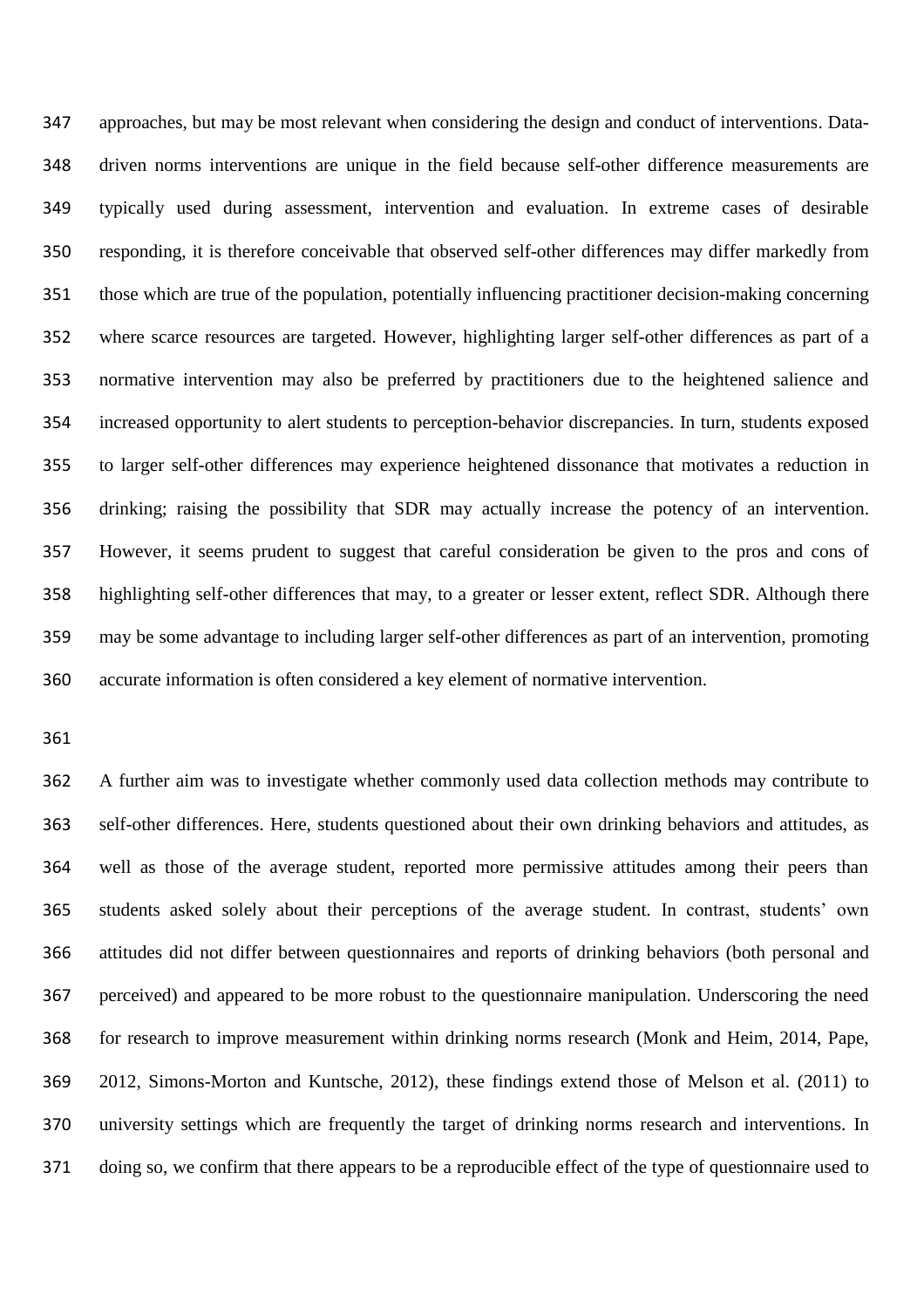measure perceived drinking attitudes, which has the potential to increase the magnitude of self-other differences. Data in this study were collected remotely via an online survey, and used a different set of measures than in previous research. This suggests the measurement effect is not in itself an artifact of a specific set of attitude statements or of questioning a young sample in classroom environments (McCambridge and Strang, 2006, Percy et al., 2005, Open Science Collaboration, 2015). Importantly, this study also provides further evidence that student drinking behavior and perception responses appear to be robust to multi- or single-target presentation. This increases confidence that self-other differences/normative overestimation of drinking behavior may be unaffected by this aspect of standard methodology. The multi-target questionnaire used in this research assessed a single order of target presentation ('self-then-peer'), which does not control for possible ordering effects, but is consistent with available guidance and likely to reflect applied practice (Haines et al., 2005). The possible inflation of the true magnitude of discrepancy for personal and perceived drinking attitudes means researchers may prefer to consider alternatives to multi-target questionnaires when attempting to quantify accurately this type of discrepancy.

 Our finding that SDR is related to self-other differences offers a useful starting point for investigating possible mechanisms responsible for the differences obtained in perceived peer attitudes using multi- and single-target questionnaires. However, SDR was unrelated to perceptions of the average student's drinking attitudes, suggesting that alternative accounts may be needed to explain this effect. One possibility is that multi-target questionnaires encourage a more context-specific form of SDR, distinct from the stable trait operationalization of SDR in this study. Research that can manipulate social desirability demands during assessments may help to identify whether self-other differences vary as a function of more contextually-dependent social desirability (e.g., Holtgraves, 2004).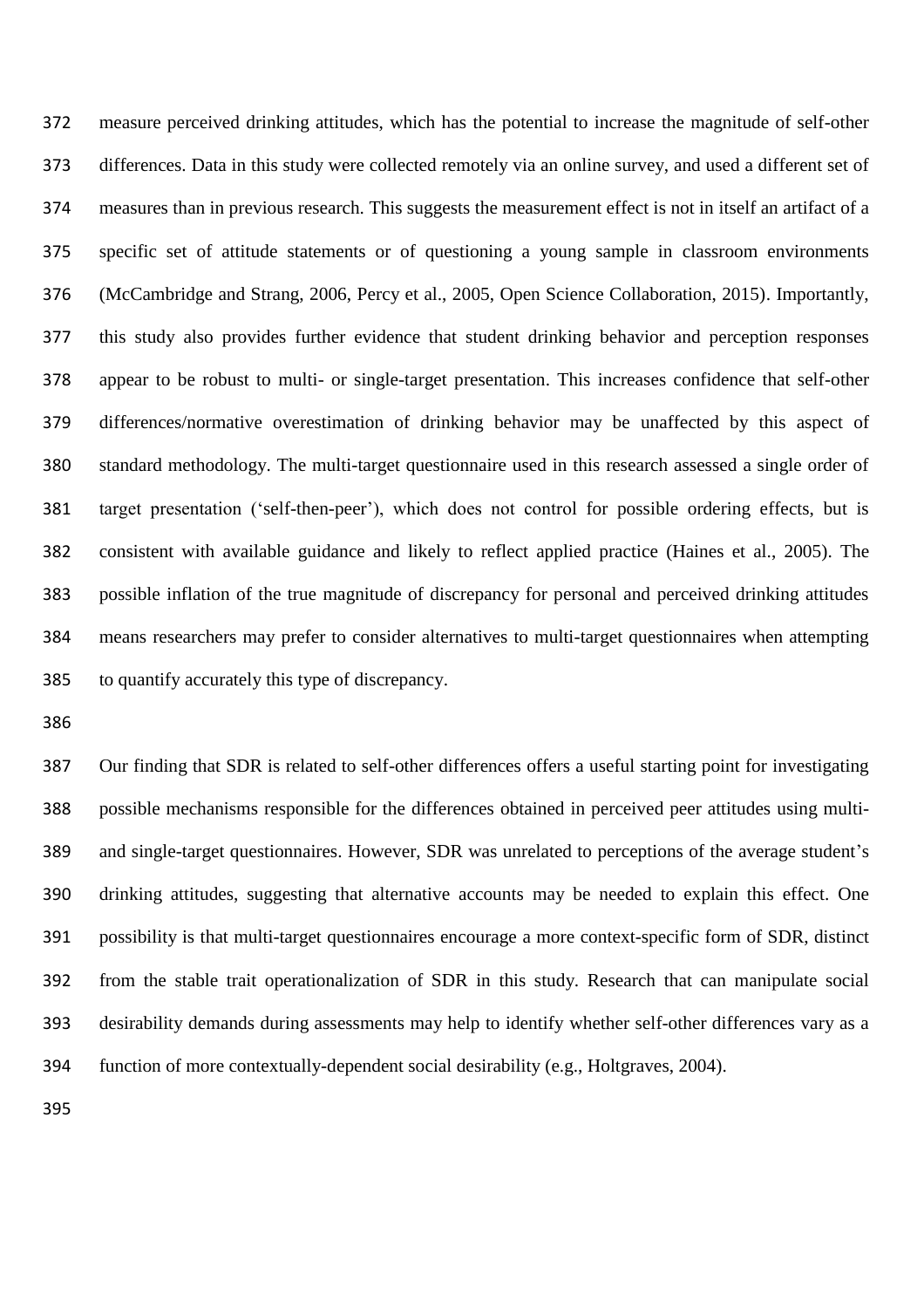A strength of the study was the use of a multi- rather than single- dimensional measure of SDR (Paulhus, 1991, Crowne and Marlowe, 1960), enabling tentative hypotheses about SDR processes that may influence drinking norms reports. Self-deception was positively associated with frequency of heavy drinking self-other differences, while impression management was positively related to self- other differences for drinking frequency and units on a typical occasion and attitudes. Biased estimates of heavy drinking self-other differences may therefore be obtained when students unintentionally retrieve overly positive self-esteem maintaining information during questionnaire assessments. In contrast, biased self-other differences for drinking frequency, quantity and attitudes may be obtained because students consciously distort reports in order to present a more favorable version of themselves. One possible explanation for the association of self-deception with frequency of heavy drinking self- other differences may lie in the self-esteem maintaining function of self-deception. Self-deceptive responding may become increasingly likely as questions deal with risky or health-compromising behaviors such as heavy drinking. Consistent with this account, Davis et al. (2010) also found that self- deception was unrelated to basic consumption reports but was negatively associated with reporting drinking problems. Strategies to limit the impact of SDR may also benefit from consideration of the different SDR processes. Thus, while confidentiality is often stressed during questionnaire assessments, a procedure that may help to reduce the impact of impression management, this is unlikely to address the hypothesised self-deception processes. Future research may therefore usefully develop and test targeted messages designed to minimize the impact of self-deception, for instance by encouraging more careful or balanced information retrieval.

 The different SDR processes reported here also hold possible implications for applied drinking norms interventions. Credibility of normative feedback is a key moderator of intervention effectiveness (e.g., Thombs et al., 2004, Polonec et al., 2006). Among students with strong impression management biases (i.e., reflecting conscious and intentional distortion of responses to present a more favorable version of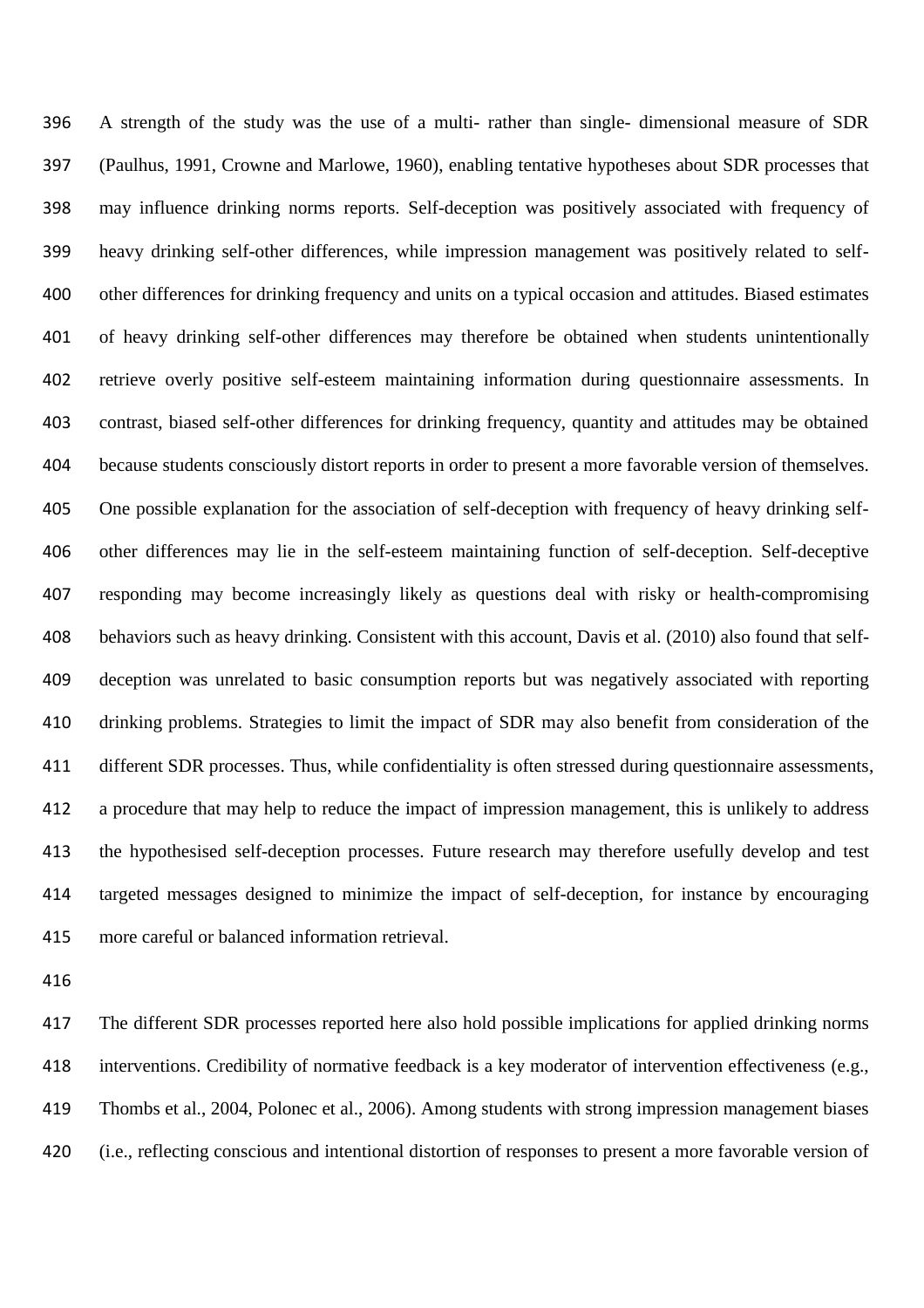themselves), projecting this response bias onto peers could lead some to dismiss normative feedback components of interventions as poor reflections of real world norms. Additionally, among students who self-deceive, a drinking norms intervention might actually help to counter self-deceptive responding if, following exposure, respondents are encouraged to confront biased information retrieval. These possible implications are speculative and require further examination in carefully designed studies or by incorporating measures of SDR into evaluations of drinking norm interventions.

 There are several possible limitations to this study. We used a self-selecting sample with an overrepresentation of females and younger undergraduate students. Notwithstanding these limitations, we note that the experimental findings reported closely resemble those obtained in previous research using a gender-balanced cohort of much younger of adolescent pupils (Melson et al., 2011), increasing confidence that our results are unlikely to be due to selection bias. The current research used distal (average student) targets because this is the dominant target within this field of research. However, it remains to be investigated whether perceptions of a more proximal target such as close friends would be less sensitive to measurement effects or unrelated to SDR. This area of research therefore warrants further exploration. Overall, while the experimental findings are consistent with earlier research, the role of socially desirable responding is novel and further investigation of its relationship to self-other differences and peer norm overestimation seems prudent.

 In conclusion, self-reported differences between personal and perceived drinking behaviors and attitudes are frequently taken at face value as evidence of actual levels of normative overestimation within student populations. The present study indicates that reported self-other differences in drinking behaviors and attitudes may partly reflect socially desirable responding and be a possible by-product of standard methodological practices. Overestimation of peer drinking, as commonly reported, may not reflect 'objective' levels of overestimation in student populations.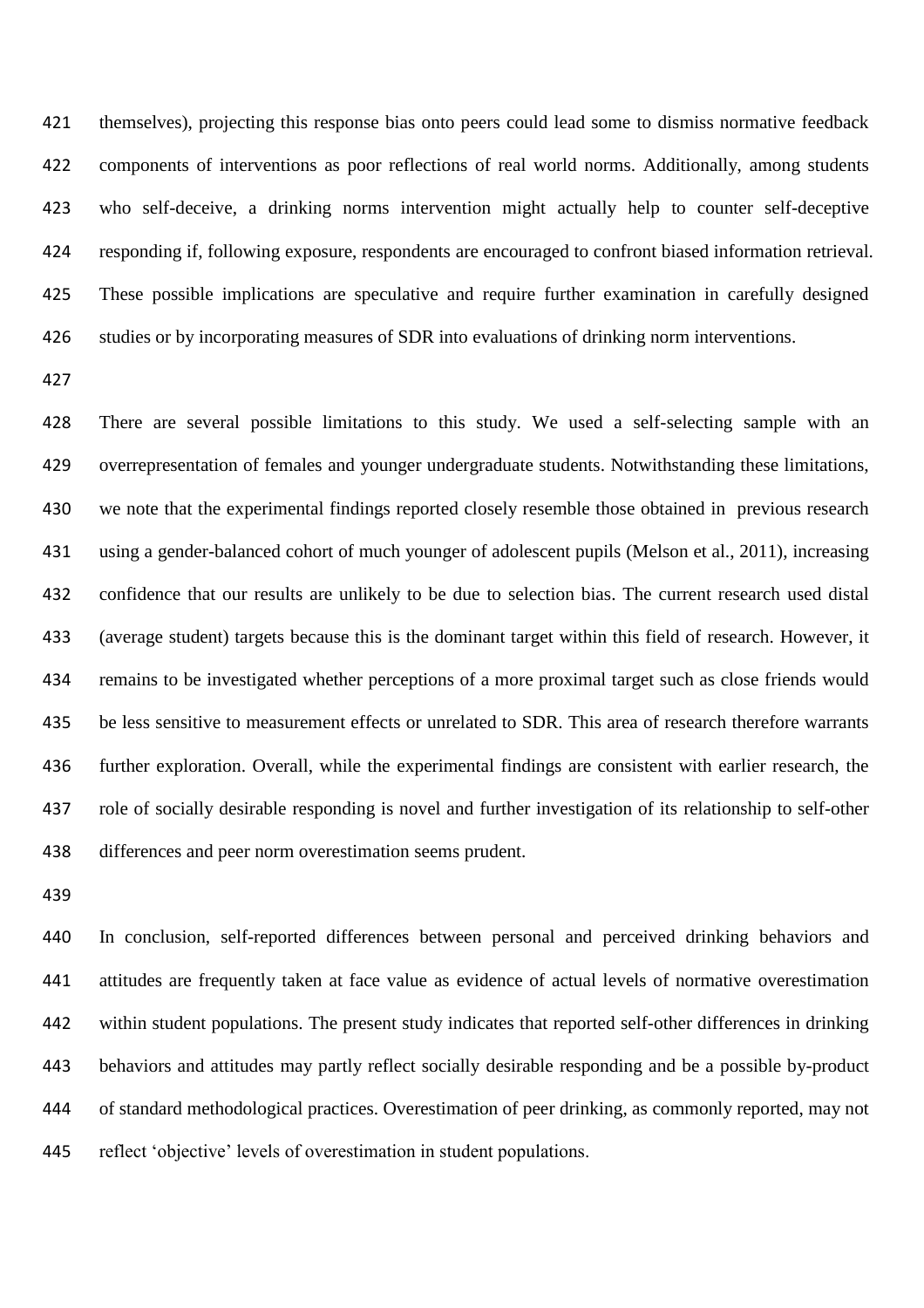| 446        | <b>REFERENCES</b>                                                                                                                                      |
|------------|--------------------------------------------------------------------------------------------------------------------------------------------------------|
| 447        |                                                                                                                                                        |
| 448        | Babor T, Steinberg K, Anton R, Del Boca F (2000) Talk is cheap: Measuring drinking outcomes in                                                         |
| 449        | clinical trials. J Stud Alcohol 61:55-63.                                                                                                              |
| 450        | Bush K, Kivlahan DR, McDonell MB, Fihn SD, Bradley KA (1998) The AUDIT alcohol consumption                                                             |
| 451        | questions (AUDIT-C): an effective brief screening test for problem drinking. Arch Intern Med                                                           |
| 452        | 158:1789.                                                                                                                                              |
| 453        | Carey KB, Borsari B, Carey MP, Maisto SA (2006) Patterns and importance of self-other differences in                                                   |
| 454        | college drinking norms. Psychol Addict Behav 20:385-393.                                                                                               |
| 455        | Crowne DP, Marlowe D (1960) A new scale of social desirability independent of psychopathology. J                                                       |
| 456        | Consult Psychol 24:349-354.                                                                                                                            |
| 457        | Cunningham JA, Wong HTA (2013) Assessing the immediate impact of normative drinking information                                                        |
| 458<br>459 | using an immediate post-test randomized controlled design: Implications for normative<br>feedback interventions? Addict Behav 38.                      |
| 460<br>461 | Curcio AL, George AM (2011) Selected impulsivity facets with alcohol use/problems: the mediating<br>role of drinking motives. Addict Behav 36:959-964. |
| 462        | Davis CG, Thake J, Vilhena N (2010) Social desirability biases in self-reported alcohol consumption                                                    |
| 463        | and harms. Addict Behav 35:302-311.                                                                                                                    |
| 464        | DeJong W, Schneider SK, Towvim LG, Murphy MJ, Doerr EE, Simonsen NR, Mason KE, Scribner RA                                                             |
| 465        | (2006) A multisite randomized trial of social norms marketing campaigns to reduce college                                                              |
| 466        | student drinking. J Stud Alcohol 67:868-879.                                                                                                           |
| 467        | DeJong W, Schneider SK, Towvim LG, Murphy MJ, Doerr EE, Simonsen NR, Mason KE, Scribner RA                                                             |
| 468        | (2009) A multisite randomized trial of social norms marketing campaigns to reduce college                                                              |
| 469        | student drinking: a replication failure. Subst Abus 30:127-149.                                                                                        |
| 470        | Del Boca FK, Darkes J (2003) The validity of self-reports of alcohol consumption: state of the science                                                 |
| 471        | and challenges for research. Addiction 98:1-12.                                                                                                        |
| 472        | Foxcroft DR, Moreira MT, Almeida Santimano NM, Smith LA (2015) Social norms information for                                                            |
| 473        | alcohol misuse in university and college students. The Cochrane Library.                                                                               |
| 474        | Granö N, Virtanen M, Vahtera J, Elovainio M, Kivimaki M (2004) Impulsivity as a predictor of smoking                                                   |
| 475        | and alcohol consumption. Pers Indiv Differ 37:1693-1700.                                                                                               |
| 476        | Haines MP, Perkins HW, Rice RM, Barker G (2005) A guide to marketing social norms for health                                                           |
| 477        | promotion in schools and communities, in Series A guide to marketing social norms for health                                                           |
| 478        | promotion in schools and communities, National Social Norms Resource Center, Virginia.                                                                 |
| 479        | Hair P, Hampson SE (2006) The role of impulsivity in predicting maladaptive behaviour among female                                                     |
| 480        | students. Pers Indiv Differ 40:943-952.                                                                                                                |
| 481        | Holtgraves T (2004) Social desirability and self-reports: Testing models of socially desirable                                                         |
| 482        | responding. Pers Soc Psychol B 30:161-172.                                                                                                             |
| 483        | Klein WM, Kunda Z (1993) Maintaining self-serving social comparisons: Biased reconstruction of one's                                                   |
| 484        | past behaviors. Pers Soc Psychol B 19:732-739.                                                                                                         |
| 485        | Lanyon RI, Carle AC (2007) Internal and external validity of scores on the Balanced Inventory of                                                       |
| 486        | Desirable Responding and the Paulhus Deception Scales. Educational and Psychological                                                                   |
| 487        | Measurement 67:859-876.                                                                                                                                |
| 488        | Lewis MA, Neighbors C, Geisner IM, Lee CM, Kilmer JR, Atkins DC (2010) Examining the associations                                                      |
| 489        | among severity of injunctive drinking norms, alcohol consumption, and alcohol-related                                                                  |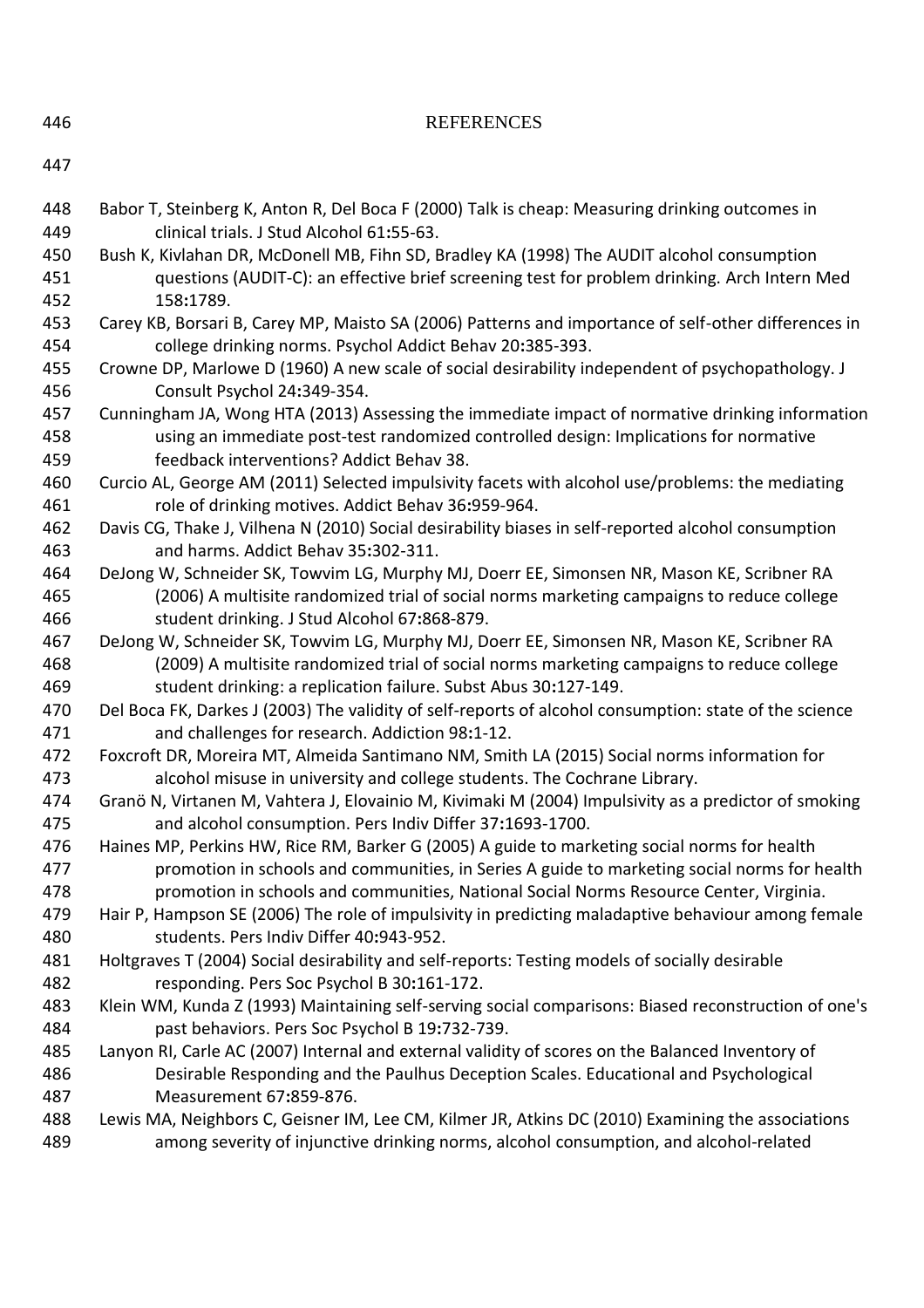- negative consequences: The moderating roles of alcohol consumption and identity. Psychol Addict Behav 24**:**177-189.
- Lombardi MM, Choplin JM (2010) Anchoring and estimation of alcohol consumption: implications for social norm interventions. J Alcohol Drug Educ 54**:**53-71.
- McCambridge J, Strang J (2006) The reliability of drug use data collected in the classroom: what is the problem, why does it matter and how should it be approached? Drug Alcohol Rev 25**:**413-418.
- Melson AJ, Davies JB (2012) Interpreting questionnaire design effects: an update on Melson et al.(2011). Addiction 107**:**1883-1884.
- Melson AJ, Davies JB, Martinus T (2011) Overestimation of peer drinking: error of judgment or methodological artefact? Addiction 106**:**1078-1084.
- Midanik LT (1988) Validity of self-reported alcohol use: a literature review and assessment. Brit J Addict 83**:**1019-1029.
- Monk RL, Heim D (2014) A systematic review of the Alcohol norms literature: A focus on context. Drugs: education, prevention and policy 21**:**263-282.
- Monk RL, Heim D (2016) Alcohol-related expectancies in adults and adolescents: Similarities and disparities. Adicciones 28**:**35-40.
- Moore GF, Williams A, Moore L, Murphy S (2013) An exploratory cluster randomised trial of a university halls of residence based social norms marketing campaign to reduce alcohol consumption among 1st year students. Substance Abuse Treatment, Prevention, and Policy 8**:**15-15.
- Moreira MT, Smith L, Foxcroft D (2009) Social norms interventions to reduce alcohol misuse in university or college students, in Series Social norms interventions to reduce alcohol misuse in university or college students, Cochrane Database of Systematic Reviews 3.
- Open Science Collaboration (2015) Estimating the reproducibility of psychological science. Science 349**:**944-951.
- Pape H (2012) Young people's overestimation of peer substance use: an exaggerated phenomenon? Addiction 107**:**878-884.
- Paulhus D (1984) Two-component models of socially desirable responding. Journal of personality and social psychology 46**:**598.
- Paulhus D (1991) Measurement and control of response bias, in Measures of personality nad social psychological attitudes, Vol. 1, Measures of personality nad social psychological attitudes (ROBINSON J, SHAVER P, WRIGHTSMAN L eds)*,* pp 17-59, Academic Press, San Diego, CA.
- Paulhus D (2002) Socially desirable responding: The evolution of a construct, in The role of constructs in psychological and educational measurement, The role of constructs in psychological and educational measurement (BRAUN HI, JACKSON DN, WILEY DE eds)*,* pp 51-66, Lawrence Erlbaum, Mahwah: New Jersey.
- Paulhus D, Reynolds S (1995) Enhancing target variance in personality impressions: highlighting the person in person perception. J Pers Soc Psychol 69**:**1233-1242.
- Paulhus DL, Bruce MN, Trapnell PD (1995) Effects of self-presentation strategies on personality profiles and their structure. Pers Soc Psychol B 21**:**100-100.
- Percy A, McAlister S, Higgins K, McCrystal P, Thornton M (2005) Response consistency in young adolescents' drug use self-reports: a recanting rate analysis. Addiction 100**:**189-196.
- Perkins HW (2002) Social norms and the prevention of alcohol misuse in collegiate contexts. J Stud Alcohol 14**:**164-172.
- Perkins HW (2003) The social Norms approach to preventing school and college age substance abuse: a handbook for educators, counselors, and clinicians, Jossey-Bass, San Fancisco.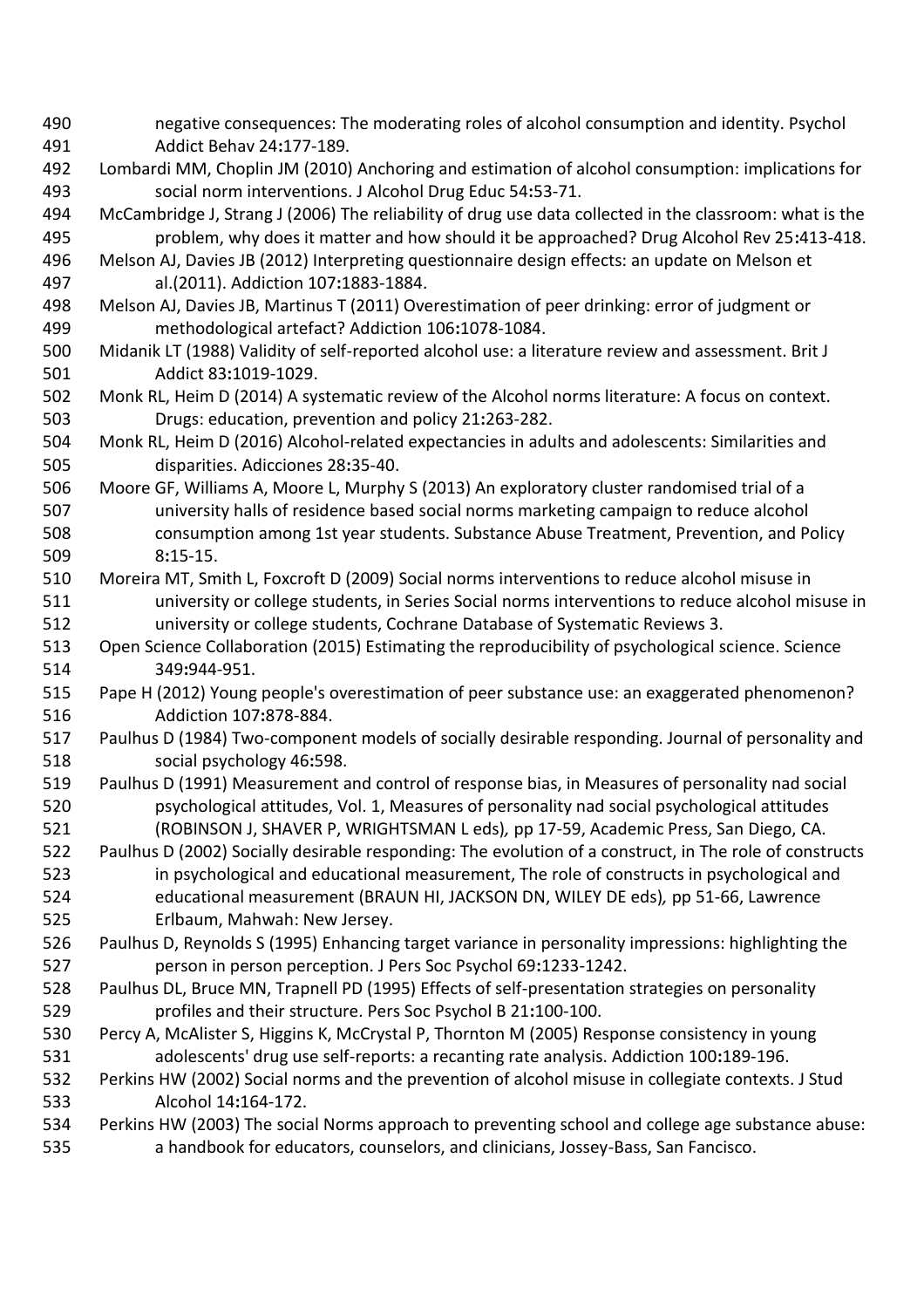- Polonec LD, Major AM, Atwood LE (2006) Evaluating the believability and effectiveness of the social norms message" most students drink 0 to 4 drinks when they party". Health communication 20**:**23-34.
- Simons-Morton B, Kuntsche E (2012) Adolescent estimation of peer substance use: why it matters. Addiction 107**:**885-886.
- Thombs DL, Dotterer S, Olds RS, Sharp KE, Raub CG (2004) A close look at why one social norms campaign did not reduce student drinking. J Am Coll Health 53**:**61-68.
- Wechsler H, Nelson TE, Lee JE, Seibring M, Lewis C, Keeling RP (2003) Perception and reality: a
- national evaluation of social norms marketing interventions to reduce college students' heavy alcohol use. J Stud Alcohol 64**:**484-494.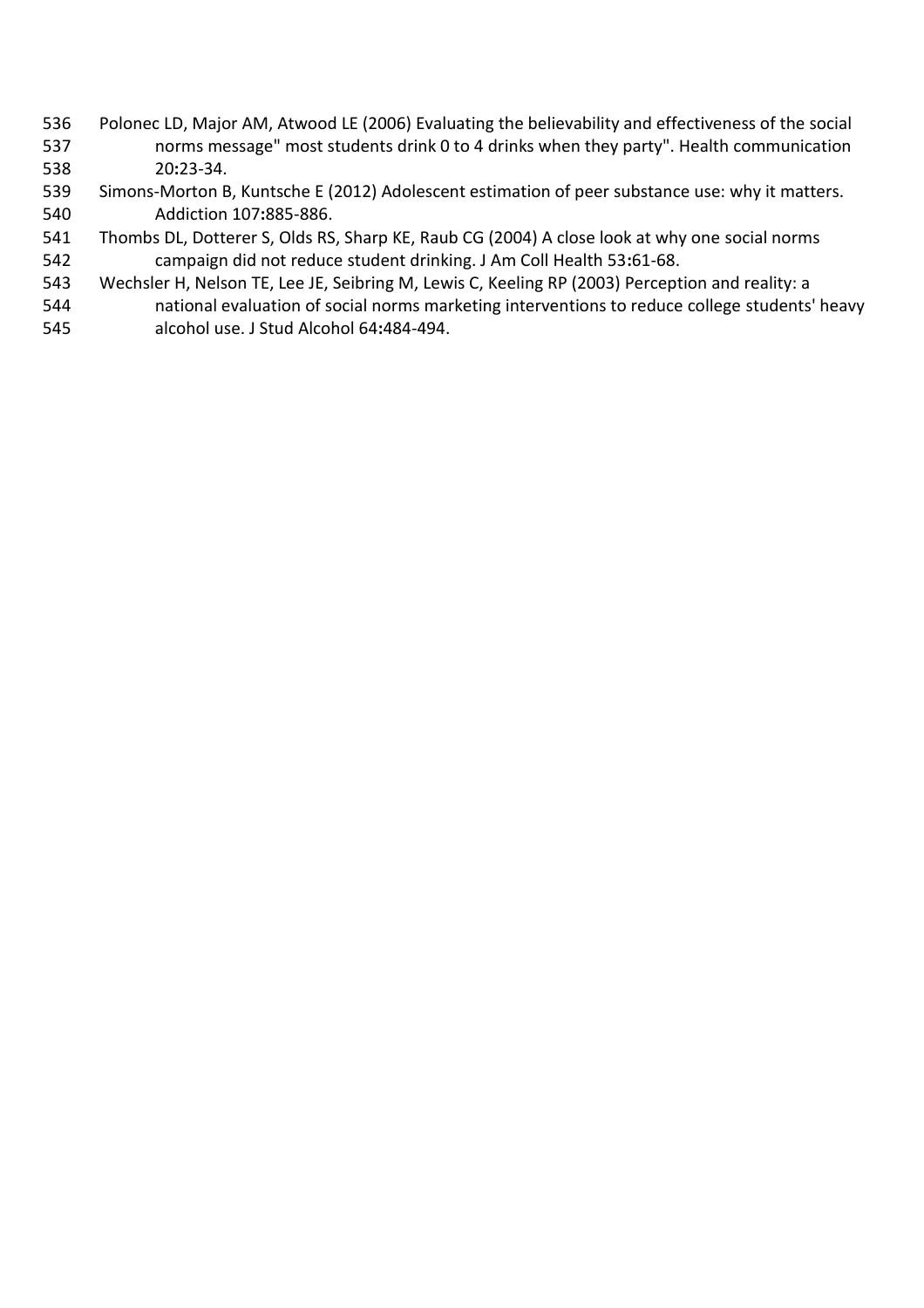|                                           |                 | Questionnaire version |                    | Questionnaire version |                 |                  |                               |      |
|-------------------------------------------|-----------------|-----------------------|--------------------|-----------------------|-----------------|------------------|-------------------------------|------|
|                                           | MT              | $ST$ <sup>PERS</sup>  |                    | $\overline{d}$        | MT              | ST <sup>AS</sup> |                               |      |
| <b>AUDIT</b>                              | 7.38            | 7.11                  | $0.48^{NS}$        | 0.05                  | 10.9            | 11.17            | $0.54^{\overline{\text{NS}}}$ | 0.07 |
| Frequency of<br>consumption               | (4.99)          | (4.93)                |                    |                       | (3.96)          | (3.97)           |                               |      |
| <b>AUDIT</b><br>Typical<br>occasion units | 6.1<br>(3.06)   | 5.80<br>(2.83)        | $0.88^{NS}$        | 0.1                   | 7.37<br>(2.61)  | 7.28<br>(2.61)   | 0.29 <sup>NS</sup>            | 0.04 |
| <b>AUDIT</b> heavy<br>drinking            | 2.43<br>(3.81)  | 2.31<br>(3.65)        | 0.3 <sup>NS</sup>  | 0.03                  | 4.54<br>(5.66)  | 4.05<br>(3.71)   | 0.09 <sup>NS</sup>            | 0.02 |
| <b>Drinking</b><br>attitudes              | 48.51<br>(9.99) | 46.66<br>(11.43)      | 1.48 <sup>NS</sup> | 0.17                  | 60.49<br>(8.65) | 56.28<br>(10.26) | $3.61***$                     | 0.44 |

Table 1. Mean (SD) drinking and attitude index scores for multi- and single-target versions of the questionnaire

\*\*\**P* < .001; NS *P* > .05; *d =* Cohen's d

MT: Multi-target version of the questionnaire; ST<sup>PERS</sup>: Single-target 'personal' version of the questionnaire; ST<sup>AS</sup>: Single-target 'average student' version of the questionnaire.

AUDIT frequency of heavy drinking values were log transformed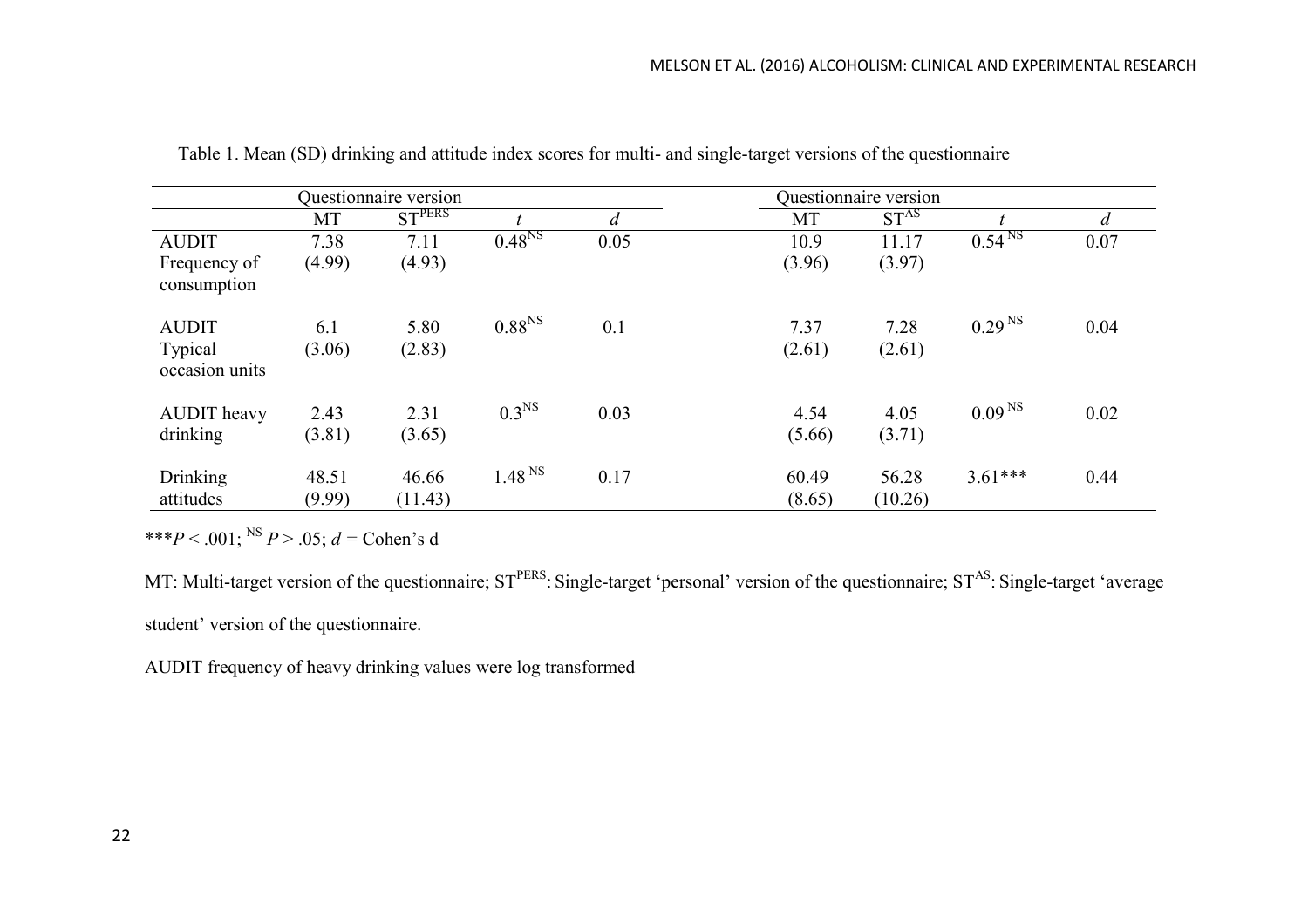|                |                          | 2              | 3                                                        | $\overline{4}$ | 5                                                        | 6          | $\mathbf{r}$                                  | 8                        | 9                     | 10                  | 11       | 12         | 13        |
|----------------|--------------------------|----------------|----------------------------------------------------------|----------------|----------------------------------------------------------|------------|-----------------------------------------------|--------------------------|-----------------------|---------------------|----------|------------|-----------|
|                | <b>BIDR</b>              | <b>BIDR</b>    | $\mathsf{I}$ $\mathsf{AUD}^{\mathsf{PERS} \ \mathsf{I}}$ | $AUD^{AS}$     | $\mathsf{I}$ $\mathsf{AUD}^{\mathsf{PERS} \ \mathsf{I}}$ | $AUD^{AS}$ | $\mathbf{T}$ AUD $\mathbf{PERS}$ $\mathbf{T}$ | $AUD^{AS}$               | Attitude              | Attitude            | $7$ -day | Age        | Gender    |
|                | <b>SD</b>                | IM             | Freq                                                     | Freq           | Quan                                                     | Quan       | Heavy                                         | Heavy                    | Index <sup>PERS</sup> | Index <sup>AS</sup> | consum   |            |           |
|                | $\overline{\phantom{0}}$ | $.261**$       | $-.041$                                                  | $-.002$        | .076                                                     | .081       | .012                                          | $.166*$                  | $-.047$               | .003                | .044     | .099       | .03       |
| $\overline{2}$ |                          | $\blacksquare$ | $-.091$                                                  | $.206*$        | $-.252**$                                                | $-0.055$   | $-113$                                        | .037                     | $-.181*$              | .151                | $-.112$  | .027       | 166*      |
| 3              |                          |                |                                                          | $.429**$       | .103                                                     | $-.048$    | .586**                                        | .15                      | .466**                | $-.029$             | $.659**$ | $-0.282**$ | $-.226**$ |
| $\overline{4}$ |                          |                |                                                          |                | $-145$                                                   | .025       | $.251**$                                      | .380**                   | $.183*$               | $.227**$            | $.187*$  | $-124$     | $-179*$   |
| 5              |                          |                |                                                          |                |                                                          | .599**     | $.518**$                                      | $.214*$                  | $.299**$              | .068                | .508**   | $-179*$    | $-0.072$  |
| 6              |                          |                |                                                          |                |                                                          |            | $.294**$                                      | $.368**$                 | .099                  | $.233**$            | $.244**$ | $-113$     | .045      |
| $\overline{7}$ |                          |                |                                                          |                |                                                          |            | $\overline{\phantom{a}}$                      | $.433**$                 | $.514**$              | $-.025$             | .728**   | $-179*$    | $-282**$  |
| 8              |                          |                |                                                          |                |                                                          |            |                                               | $\overline{\phantom{a}}$ | $.170*$               | $.223**$            | .160     | $-.088$    | $-136$    |
| 9              |                          |                |                                                          |                |                                                          |            |                                               |                          |                       | .125                | $.441**$ | $-166*$    | $-.278**$ |
| 10             |                          |                |                                                          |                |                                                          |            |                                               |                          |                       | ۰.                  | $-.068$  | $-.008$    | .015      |
| 11             |                          |                |                                                          |                |                                                          |            |                                               |                          |                       |                     |          | $-.274**$  | $-.203*$  |
| 12             |                          |                |                                                          |                |                                                          |            |                                               |                          |                       |                     |          |            | $-.072$   |
| 13             |                          |                |                                                          |                |                                                          |            |                                               |                          |                       |                     |          |            |           |

Table 2: Correlations for key study variables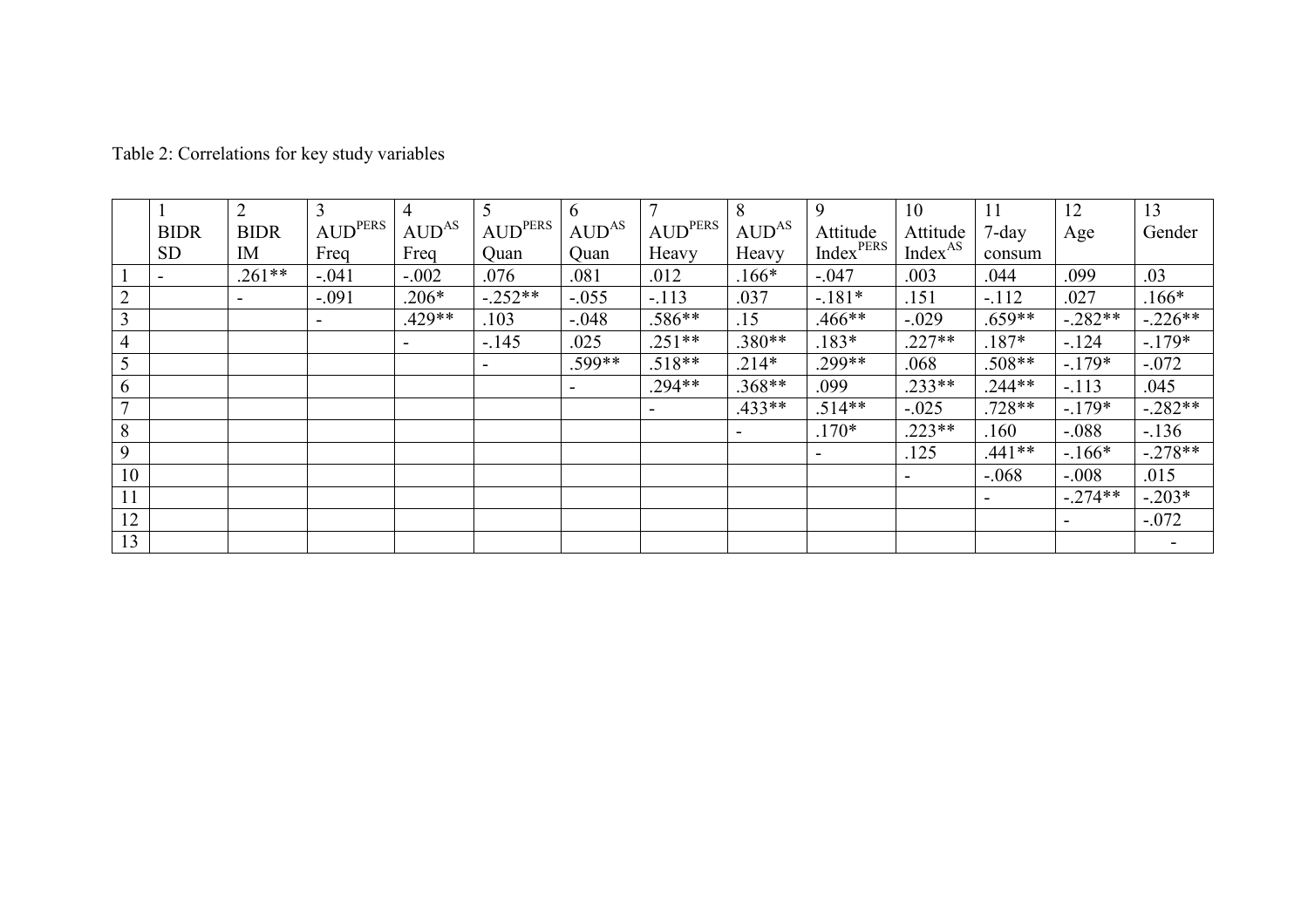|        | AUDIT frequency of consumption SOD    |       |                   |         |                    |  | AUDIT typical occasion units SOD |       |                     |         |                    |  |
|--------|---------------------------------------|-------|-------------------|---------|--------------------|--|----------------------------------|-------|---------------------|---------|--------------------|--|
|        | Variable                              | $R^2$ | $\Delta R^2$      | beta    |                    |  | Variable                         | $R^2$ | $\Delta R^2$        | beta    | $\boldsymbol{t}$   |  |
| Step 1 | Age                                   | .05   | $.05*$            | 0.20    | $2.36*$            |  | Age                              | .03   | .03 <sup>NS</sup>   | 0.11    | 1.28 <sup>NS</sup> |  |
|        | Gender                                |       |                   | 0.10    | 1.2 <sup>NS</sup>  |  | Gender                           |       |                     | 0.14    | $1.67^{NS}$        |  |
| Step 2 | Age                                   | .28   | $.23***$          | 0.05    | 0.62 <sup>NS</sup> |  | Age                              | .13   | $.10***$            | 0.01    | 0.00 <sup>NS</sup> |  |
|        | Gender                                |       |                   | $-0.02$ | $-0.21^{NS}$       |  | Gender                           |       |                     | 0.06    | 0.63 <sup>NS</sup> |  |
|        | 7-day                                 |       |                   | $-0.52$ | $-6.65***$         |  | $7$ -day                         |       |                     | $-0.34$ | $-4.00***$         |  |
|        | consum                                |       |                   |         |                    |  | consum                           |       |                     |         |                    |  |
| Step 3 | Age                                   | .32   | $.04*$            | 0.04    | 0.58 <sup>NS</sup> |  | Age                              | .17   | $.04*$              | 0.01    | $0.14^{NS}$        |  |
|        | Gender                                |       |                   | $-0.05$ | $-0.66^{NS}$       |  | Gender                           |       |                     | 0.03    | 0.42 <sup>NS</sup> |  |
|        | $7$ -day                              |       |                   | $-0.5$  | $-6.55***$         |  | $7$ -day                         |       |                     | $-0.32$ | $-3.78***$         |  |
|        | consum                                |       |                   |         |                    |  | consum                           |       |                     |         |                    |  |
|        | <b>BIDR SD</b>                        |       |                   | 0.00    | 0.06 <sup>NS</sup> |  | <b>BIDR SD</b>                   |       |                     | $-0.05$ | $-0.65^{NS}$       |  |
|        | <b>BIDRIM</b>                         |       |                   | 0.21    | $2.83**$           |  | <b>BIDR IM</b>                   |       |                     | 0.22    | $2.63*$            |  |
|        |                                       |       |                   |         |                    |  |                                  |       |                     |         |                    |  |
|        | AUDIT frequency of heavy drinking SOD |       |                   |         |                    |  | Drinking attitudes SOD           |       |                     |         |                    |  |
| Step 1 | Age                                   | .04   | .04 <sup>NS</sup> | 0.11    | $1.33^{NS}$        |  | Age                              | .08   | $.08$ <sup>**</sup> | 0.15    | $1.79^{NS}$        |  |
|        | Gender                                |       |                   | 0.17    | $2.00*$            |  | Gender                           |       |                     | 0.25    | $3.01*$            |  |
| Step 2 | Age                                   | .34   | $.30***$          | $-0.06$ | $-0.82^{NS}$       |  | Age                              | .17   | $.11***$            | 0.04    | $0.52^{NS}$        |  |
|        | Gender                                |       |                   | 0.04    | 0.5 <sup>NS</sup>  |  | Gender                           |       |                     | 0.17    | $2.1*$             |  |
|        | $7$ -day                              |       |                   | $-0.59$ | $-7.96***$         |  | 7-day                            |       |                     | $-0.36$ | $-4.38***$         |  |
|        | consum                                |       |                   |         |                    |  | consum                           |       |                     |         |                    |  |
| Step 3 | Age                                   | .37   | $.03*$            | $-0.08$ | $-1.12^{NS}$       |  | Age                              | .20   | .04 <sup>†</sup>    | 0.04    | $0.49^{NS}$        |  |
|        | Gender                                |       |                   | 0.02    | $0.29^{NS}$        |  | Gender                           |       |                     | 0.14    | $1.74^{NS}$        |  |
|        | $7$ -day                              |       |                   | $-0.60$ | $-8.17***$         |  | $7$ -day                         |       |                     | $-0.34$ | $-4.22***$         |  |
|        | consum                                |       |                   |         |                    |  | consum                           |       |                     |         |                    |  |
|        | <b>BIDR SD</b>                        |       |                   | 0.16    | $2.22*$            |  | <b>BIDR SD</b>                   |       |                     | 0.00    | $-0.04^{NS}$       |  |
|        | <b>BIDR IM</b>                        |       |                   | 0.04    | 0.48 <sup>NS</sup> |  | <b>BIDR IM</b>                   |       |                     | 0.19    | $2.39*$            |  |

Table 3. Hierarchical regression analyses of socially desirable responding and self-other differences in frequency of consumption, typical occasion units, frequency of heavy drinking and attitudes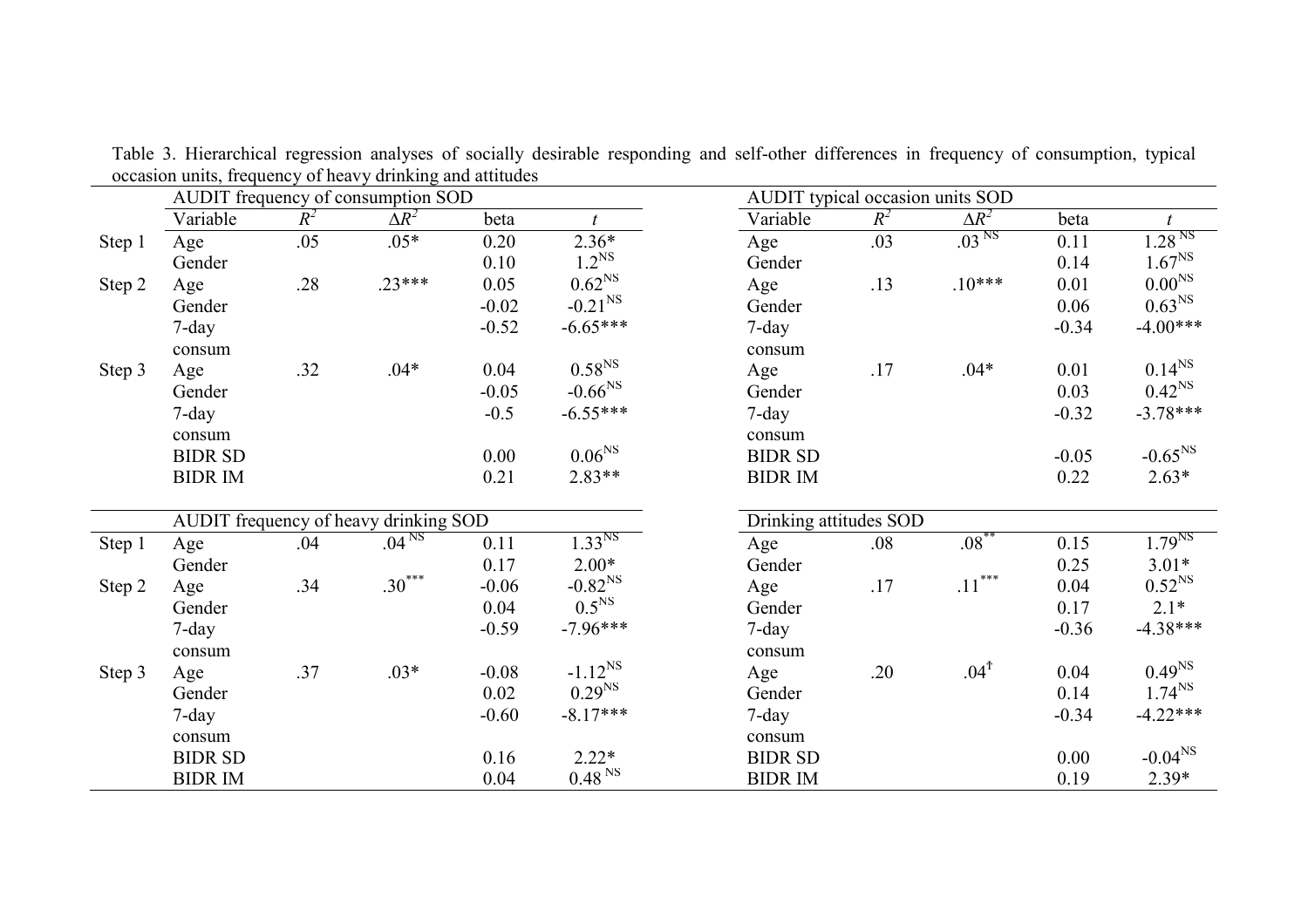















546

547 Figure 1 (a-d): Mean self-other difference values at low, moderate and high (1a) impression

- 548 management for AUDIT frequency of consumption, (1b) impression management for AUDIT
- 549 quantity of units consumed on a typical occasion, (1c) impression management for drinking
- 550 attitudes index scores, and (1d) self-deception for AUDIT frequency of heavy drinking.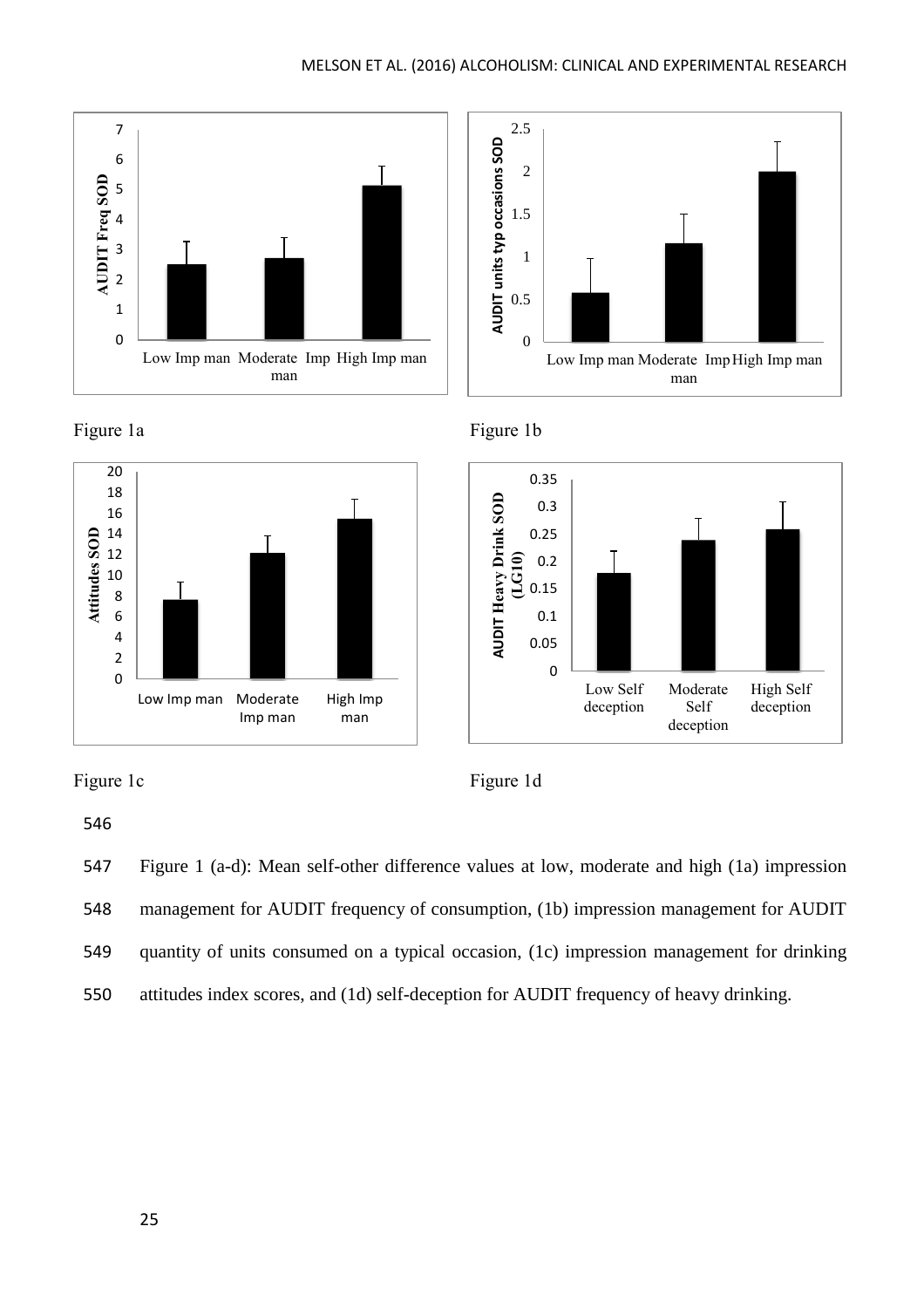## Table (1-3) legends

Table 1:

\*\*\**P* < .001; <sup>NS</sup> *P* > .05; *d* = Cohen's d

MT: Multi-target version of the questionnaire;  $ST<sup>PERS</sup>$ : Single-target 'personal' version of the questionnaire;  $ST^{AS}$ : Single-target 'average student' version of the questionnaire.

AUDIT frequency of heavy drinking values were log transformed

Table 2:

MT respondents only  $N = 142$ 

\**P* < .05; \*\**P* < .01;\*\*\**P* < .001

BIDR SD/IM = Balanced Inventory of Desirable Responding Self-deception/Impression management subscales

AUD Freq/Quan/Heavy = AUDIT Frequency of consumption/AUDIT Typical quantity of units consumed on a drinking occasion/AUDIT Frequency of heavy drinking

7-day consum = recent seven-day consumption.

Gender: Male =  $0$ , female =  $1$ 

AUDIT frequency of heavy drinking and the seven-day consumption values were log

transformed

Table 3:

MT respondents only  $N = 142$ 

 $P^{\dagger}P = .051$ ;  ${}^*P < .05$ ;  ${}^*{}^*P < .01$ ;  ${}^*{}^*P < .001$ ; <sup>NS</sup> *P* > .05

SOD = self-other difference; BIDR SD/IM = Balanced Inventory of Desirable Responding

Self-deception/Impression management subscales.

7-day consum = recent seven-day consumption.

AUDIT frequency of heavy drinking and seven-day consumption values were log transformed.